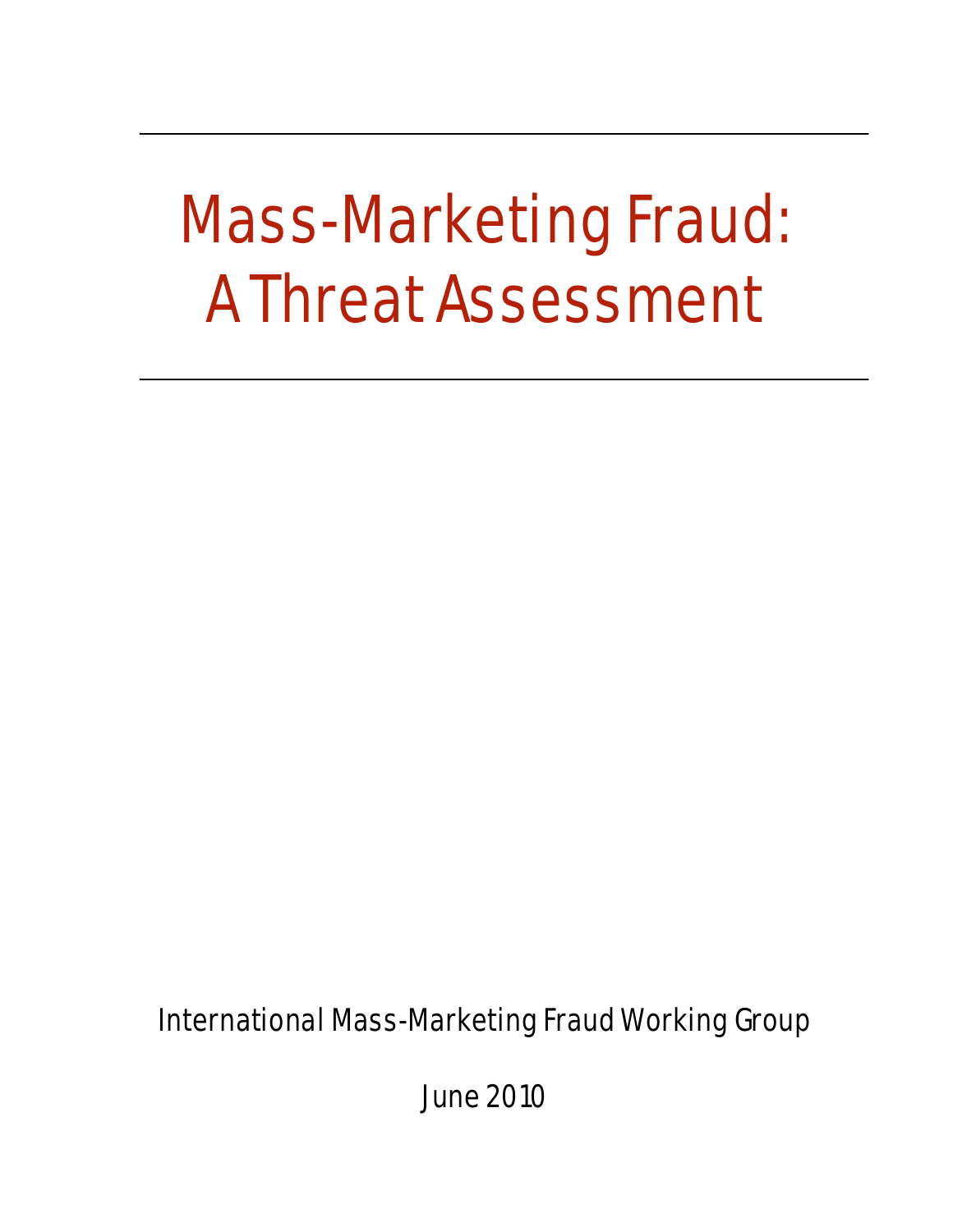# **TABLE OF CONTENTS**

| $\mathbf{I}$ . |    |
|----------------|----|
|                |    |
|                |    |
| $\Pi$ .        |    |
|                |    |
|                |    |
|                |    |
|                |    |
|                |    |
|                |    |
|                | 24 |
|                |    |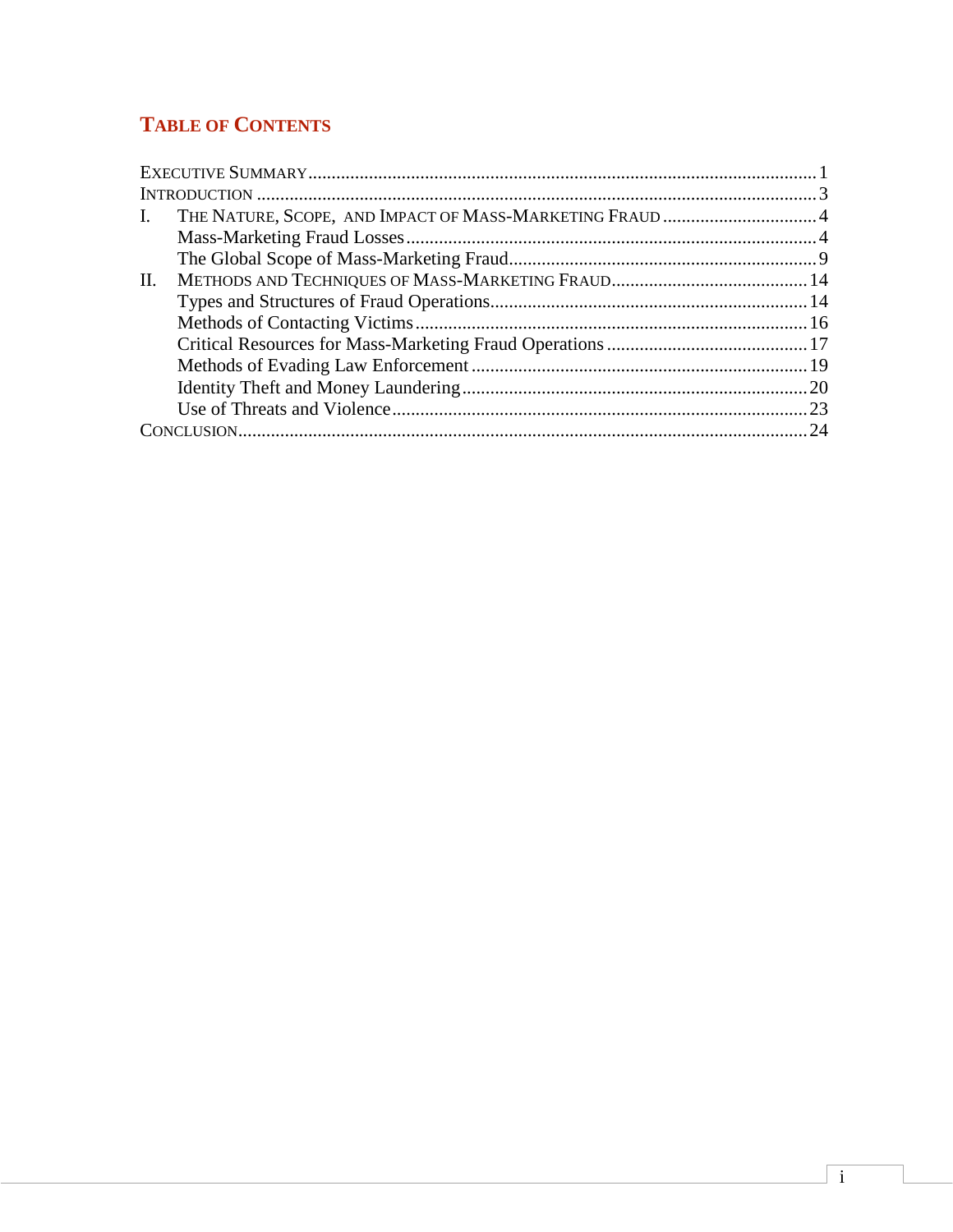# <span id="page-2-0"></span>**EXECUTIVE SUMMARY**

# **The Nature, Scope, and Impact of Mass-Marketing Fraud**

- Mass-marketing fraud has gradually transformed from a predominantly North American crime problem into a pervasive global criminal threat. (P. 4)
- There are strong indications that the order of magnitude of global mass-marketing fraud losses is in the tens of billions of dollars per year. (P. 5)
- For some victims, the risks extend well beyond loss of personal savings or funds to include physical threats or risks, loss of their homes, depression, and even contemplated, attempted, or actual suicide. (P. 7)
- Mass-marketing fraud has a substantial impact on economies and markets by undermining consumer trust and confidence in legitimate businesses. (P. 9)
- Large-scale criminal mass-marketing fraud operations are present in multiple countries in most regions of the world. (P. 9) Similarities between such operations include targeting victims in other countries, foreign outsourcing of operations, and involvement of organized criminal enterprises. (Pp. 10-13)

## **Methods and Techniques of Mass-Marketing Fraud**

- As a whole, fraudulent mass-marketing operations are increasingly transnational, interconnected, and fluid, with groups shifting alliances according to the particular needs of a scheme. (P. 14)
- Fraudulent mass-marketers reach victims via all modes of communication postal service, telephone, e-mail, Internet sites, television, radio, and even in person. (P. 16)
- Viable mass-marketing fraud groups require a variety of resources to operate, including the means to target and communicate with prospective victims, obtain and launder illicit proceeds, and evade law enforcement detection and investigation. These include legitimate business services, lead lists, communications tools, payment processors, fraudulent identification documents, and counterfeit financial instruments. (P. 17)
- Mass-marketing fraud criminals continue to use counterfeit financial instruments, including checks and money orders, to facilitate many mass-marketing schemes, including overpayment, lottery, and employment fraud. (P. 18)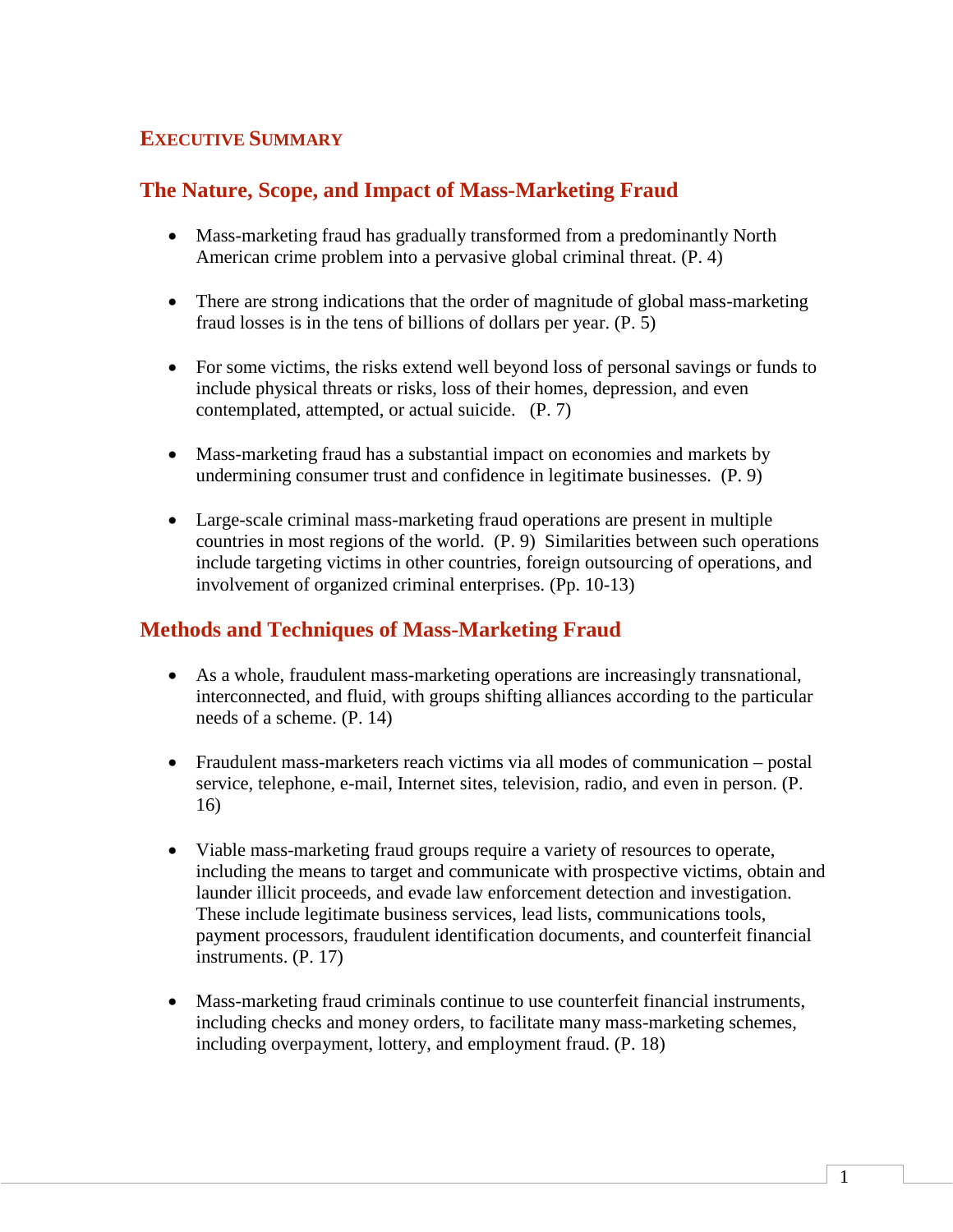- Operators of mass-marketing fraud schemes are highly adaptive, rapidly changing their methods and techniques to reduce the risks of law enforcement detection and investigation and to respond to consumer and business awareness of their current methods. (P. 19)
- Identity theft and money laundering continue to be critical components of various mass-marketing fraud schemes. (P. 20) One disturbing trend is the increasing exploitation of fraud victims to receive and launder victim funds, or to receive and disburse counterfeit financial instruments. (P. 22)
- While most mass-marketing fraud schemes are nonviolent in nature, law enforcement intelligence reveals that some fraud groups employ threats and coercive tactics against uncooperative victims, rival groups, and their own group members. (P. 23) Recent law enforcement intelligence suggests that use of massmarketing related intra- and inter-group violence is on the rise in some places, such as Jamaica, Nigeria, and the United States. (P. 23)

## **Conclusion**

• To counter the threat of mass-marketing fraud effectively, investigative, law enforcement, and regulatory authorities in multiple countries – whether those countries are used as bases of operations for mass-marketing fraud schemes, targets of such schemes, or both -- will need to pursue five approaches in close coordination. Those include (1) expansion of their capability to gather and share intelligence on all aspects of mass-marketing fraud schemes and their key participants; (2) development and expansion of capacities for disruption of the operations of mass-marketing fraud schemes through lawful means (e.g., seizure of counterfeit financial instruments and documents used in such schemes); (3) expansion of public awareness and education programs to help individuals and businesses more readily recognize solicitations by mass-marketing fraud schemes and take action to avoid or minimize losses to such schemes; (4) development of effective measures to more promptly identify and support victims of massmarketing fraud schemes through public- and private-sector resources; and (5) development and expansion of coordinated efforts among investigative, law enforcement, and regulatory agencies to use their enforcement powers against major mass-marketing fraud schemes. (Pp. 24-25)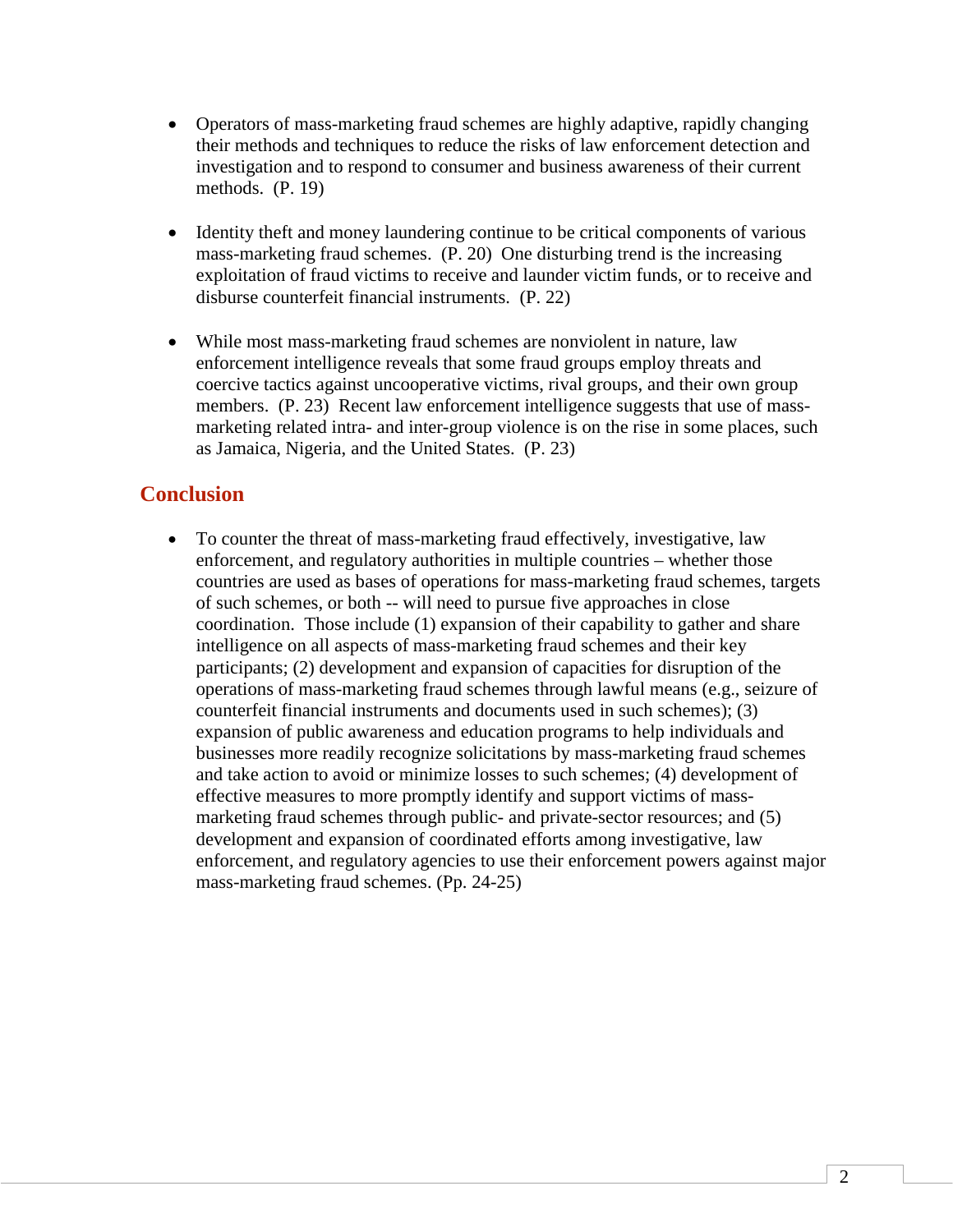## <span id="page-4-0"></span>**INTRODUCTION**

Mass-marketing fraud is a term increasingly used around the world to refer to fraud schemes that use mass-communications media – including telephones, the Internet, mass mailings, television, radio, and even personal contact – to contact, solicit, and obtain money, funds, or other items of value from multiple victims in one or more jurisdictions. Although law enforcement and regulatory authorities often use a variety of names to refer to the phenomenon – including "advance-fee fraud," "419 fraud," "Internet fraud," and "telemarketing fraud" – the growing profusion of labels for these fraud schemes tends to obscure the fact that such schemes often are conducted using multiple communications channels to identify and contact victims, as well as identical or highly similar methods of operation that are not dependent on a single communications medium.

Today, mass-marketing fraud schemes operate from, and increasingly seek to target victims in, numerous countries on multiple continents. Moreover, such schemes are aware and take advantage of differences between countries in legislative authorities prohibiting such schemes. As a consequence, mass-marketing fraud has become a substantial concern for law enforcement in several regions of the world.

The International Mass-Marketing Fraud Working Group (IMMFWG) prepared this threat assessment to provide governments and the public with a current assessment of the nature and scope of the threat that mass-marketing fraud poses around the world. The IMMFWG, which was established in September 2007, consists of law enforcement, regulatory, and consumer protection agencies from seven countries, including Australia, Belgium, Canada, the Netherlands, Nigeria, the United Kingdom, and the United States, as well as Europol. The IMMFWG seeks to facilitate the multinational exchange of information and intelligence, the coordination of cross-border operations to detect, disrupt, and apprehend mass-marketing fraud, and the enhancement of public-awareness and public-education measures concerning international mass-marketing fraud schemes.

The information and analysis in this assessment is current through May 2010, and are derived principally from public and non-public law enforcement and non-law enforcement sources in Australia, Belgium, Canada, the Netherlands, Nigeria, the United Kingdom, and the United States.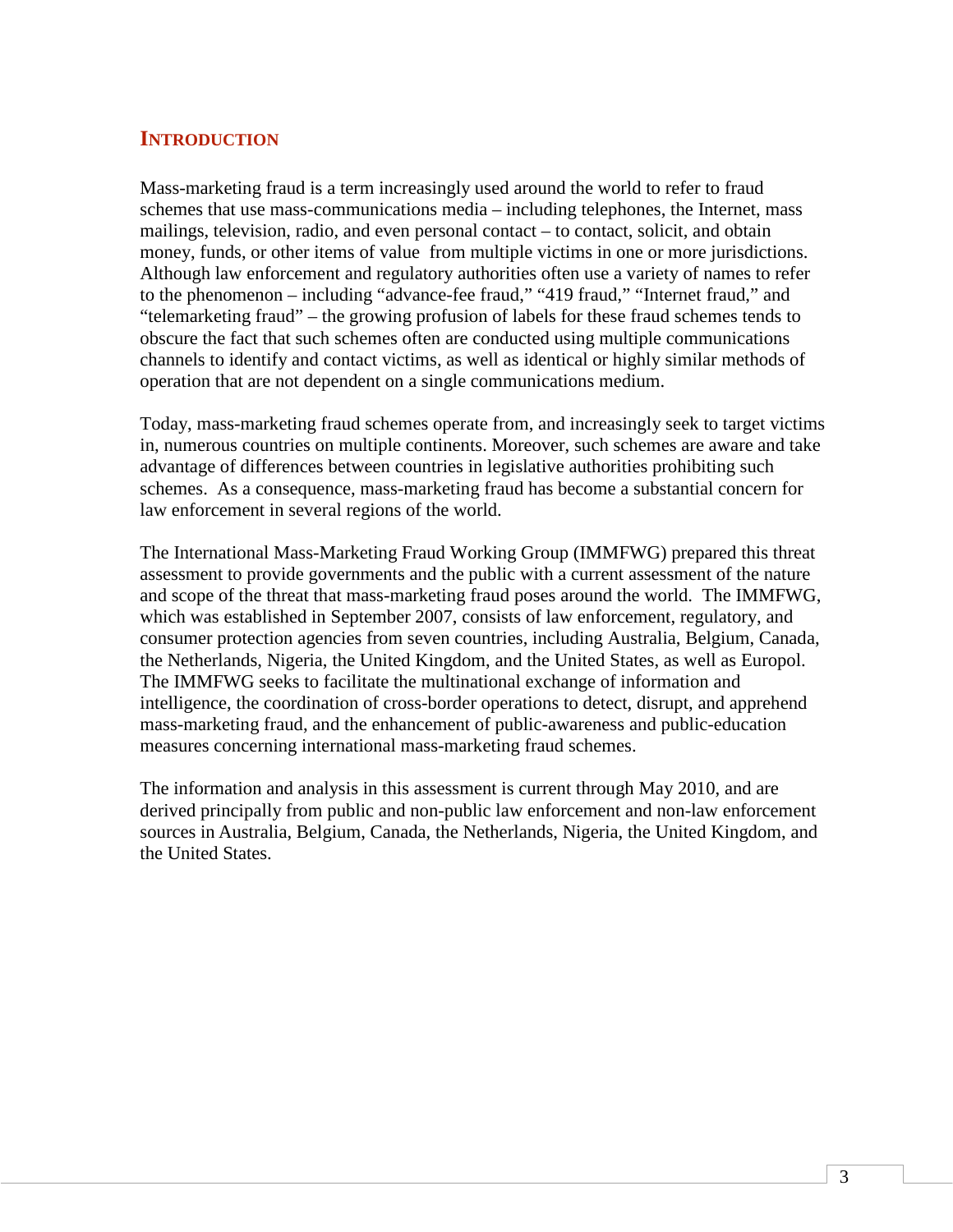## <span id="page-5-0"></span>**I. THE NATURE, SCOPE, AND IMPACT OF MASS-MARKETING FRAUD**

Over the last two decades, according to law enforcement authorities in multiple countries, mass-marketing fraud has gradually transformed from a predominantly North American crime problem into a pervasive global criminal threat. This section of the Threat Assessment discusses the current scope and scale of mass-marketing fraud as a crime problem. The available evidence indicates that mass-marketing fraud schemes generate losses estimated at tens of billions of dollars each year from millions of individuals and businesses around the world. These schemes typically benefit members of criminal organizations and groups, while devastating the lives and financial well-being of victims and their families.

#### **The Nature of Mass-Marketing Fraud**

Mass-marketing fraud – whether committed via the Internet, telemarketing "boiler rooms," the mail, television or radio advertising, mass meetings, or even one-on-one talks over people's kitchen tables<sup>[1](#page-31-0)</sup> -- has two elements in common. First, the criminals who conduct any mass-marketing fraud scheme aim to defraud multiple individuals or businesses to maximize their criminal revenues. Second, the schemes invariably depend on persuading victims to transfer money or funds to the criminals based on promises of valuable goods, services, or benefits, then never delivering the promised goods, services, or benefits to the victims.

Today, law enforcement officials see a broader array of mass-marketing fraud schemes than ever before, using a variety of "pitches" (explanations of promised goods, services, or benefits) such as lottery or sweepstakes winnings, investment or business opportunities, schemes that involve use of counterfeit checks, and "romance" schemes in which victims are made to believe that the persons contacting them have sincere romantic feelings for them. (A more extensive list of mass-marketing fraud schemes can be found in the Appendix.)

#### <span id="page-5-1"></span>**Mass-Marketing Fraud Losses**

At present, there are no comprehensive and authoritative statistical data regarding the scope of mass-marketing fraud on a global level. A number of countries – notably, Belgium, Canada, the Netherlands, the United Kingdom, and the United States -- currently operate or are developing national mass-marketing fraud and/or Internet fraud reporting centers. Even so, many mass-marketing fraud victims who try to report their losses typically direct their complaints to countless private sector companies and local, state, provincial, national, and international law enforcement agencies. This substantially hinders efforts to track fraud losses and determine victimization rates.<sup>[2](#page-31-1)</sup>

Furthermore, many victims who lose money to mass-marketing fraud do not contact authorities or reporting centers. Their reasons range from shame, embarrassment, and perceptions of law enforcement inaction to fear of being prosecuted for participating in schemes to embezzle funds from companies and countries. Elderly victims, in particular,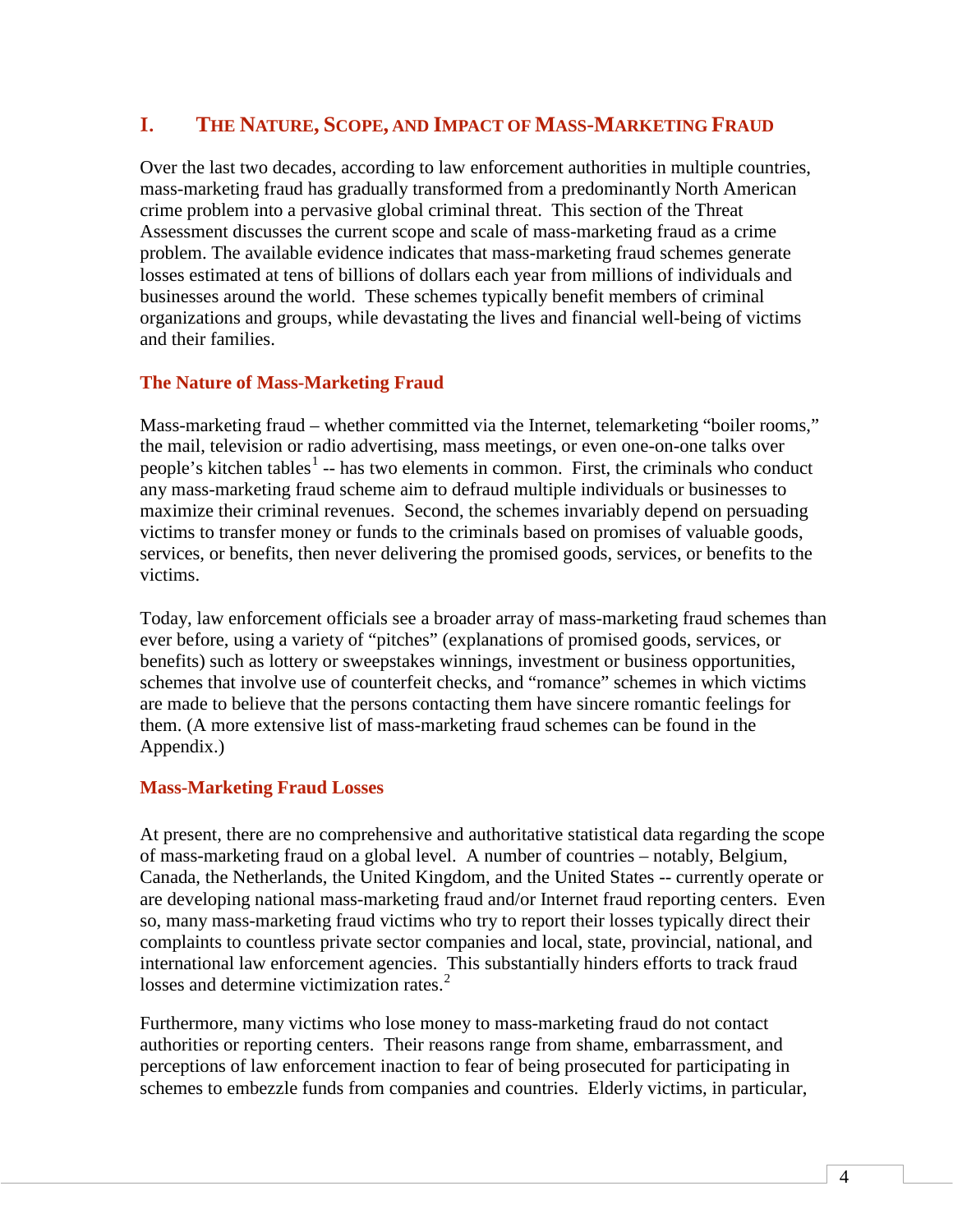often may be unable or unwilling to report due to diminished mental faculties or fear of losing financial independence should their families discover the fraud. While it is impossible to know how many victims fail to report fraud, the number is likely substantial. Belgium has estimated that unreported mass-marketing fraud incidents likely exceed the official national average of 66 percent for all crimes. A 2007 Canadian consumer fraud survey found that almost nine in ten victims do not report fraudulent solicitations. $3$  The United Kingdom's Office of Fair Trading offers a starker estimate, suggesting that fewer

than five percent of people report fraudulent solicitations to appropriate authorities.<sup>[4](#page-31-3)</sup>

Nonetheless, from analysis of consumer fraud surveys and other data, including fraud complaint data and extrapolations from data in various schemes uncovered by law enforcement, there are strong indications that the order of magnitude of global mass-marketing fraud losses is in the tens of billions of dollars per year:

*There are strong indications that the order of magnitude of global mass-marketing fraud losses is in the tens of billions of dollars per year.*

• *Fraud Surveys*. A 2006 United Kingdom Office of Fair Trading (OFT) study estimated that each year 3.2 million United Kingdom adults (6.5 percent of the adult population) fall victim to mass-marketing schemes, collectively losing £3.[5](#page-31-4) billion.<sup>5</sup> Similarly, a June 2008 study by the Australian Bureau of Statistics (ABS) found that in 2007, 806,000 Australians aged 15 years and over (5 percent of the population) were victims of at least one incident of personal fraud in the preceding 12 months, including selected schemes such as lottery, pyramid, and phishing schemes, and that 453,100 of those victims (56.2 percent) reportedly lost AU \$977 million (US \$905.7 million as of June 27, 2008).<sup>[6](#page-31-5)</sup>

While there is no comparable survey of adult U.S. fraud victims limited to massmarketing fraud, a 2005 survey by the United States Federal Trade Commission (FTC) estimated that 30.2 million consumers (13.5 percent of U.S. adults) may have been victims of various consumer fraud schemes (including foreign lottery and prize-promotion schemes) during the preceding year.<sup>[7](#page-31-6)</sup> Extrapolations from the percentages of Australian and United Kingdom adults victimized by fraud and their reported losses would indicate that an equivalent percentage of U.S. adults would lose approximately \$23 to \$25 billion a year to mass-marketing fraud.<sup>[8](#page-31-7)</sup> While Belgium has not conducted a recent fraud survey, Belgian police have analyzed cases in a national police database and extrapolated, based on estimated failure-toreport rates, that Belgian victims of Internet fraud may have lost more than  $\epsilon 0$ million in 2008.

• *Complaint Data*. In a February 2010 report of complaints that it received in 2009 through its Consumer Sentinel network, stated that a total of 630,604 complaints reported total consumer fraud losses of more than \$1.7 billion (i.e., \$1,715,973,109), with an average loss of \$2,721. Although the total consumer fraud loss reported to the FTC in 2008 was slightly higher at more than \$1.8 billion (i.e., \$1,835,032,926), the number of victims reporting losses was significantly smaller than the number in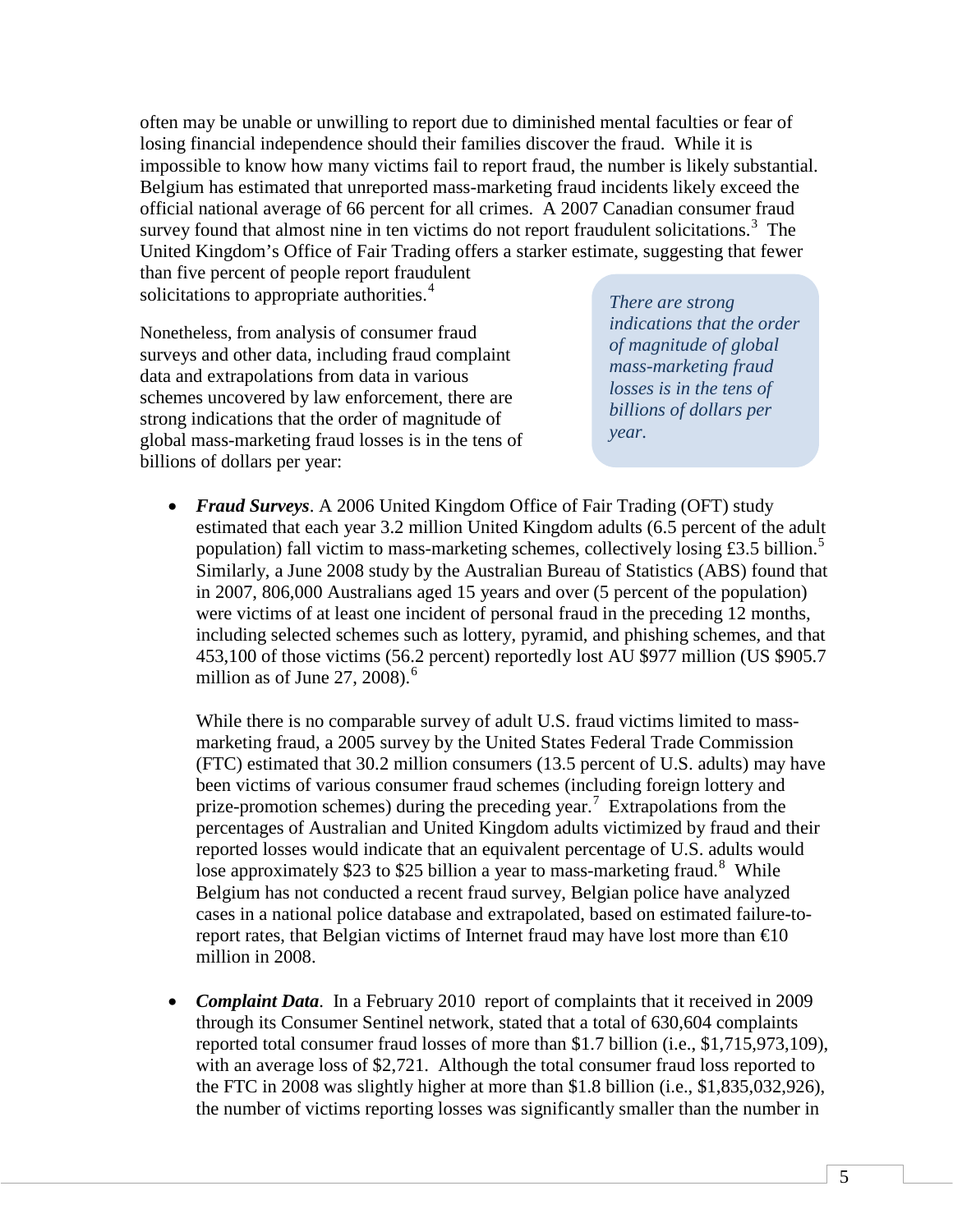2009 (i.e., 539,657 in 2008 versus 630,604 in 200[9](#page-32-0)). $\degree$  One indication that these data reflect losses from mass-marketing fraud schemes is the remarkable statement that in 2009, 117 consumers reported to the FTC that they had paid \$1 million or more in

*In 2009, 117 U.S. consumers reported that they each had lost \$1 million or more to fraud.*

fraud losses.<sup>10</sup> As points of comparison, the Canadian Anti-Fraud Centre received more than 40,000 complaints and documented reported fraud losses of nearly CA \$ 59.3 million in 2009,<sup>[11](#page-32-2)</sup> and the Australian Competition and Consumer Commission received more than 20,000 scam-related complaints and inquiries in 2009, with aggregate reported losses of AU \$69.9 million.<sup>[12](#page-32-3)</sup>

Law enforcement and regulatory authorities acknowledge that the actual numbers of mass-marketing fraud victims and losses vastly exceed those reported to law enforcement and consumer protection agencies. In addition to the 2005 FTC survey mentioned above, a 2007 study commissioned by the Competition Bureau of Canada concluded that nearly 60 percent of the population, or approximately 15 million adult Canadians, had been the target of a mass-marketing scheme in the prior 12 months. $^{13}$  $^{13}$  $^{13}$ 

- *Law Enforcement Actions*. Various law enforcement actions around the world have found mass-marketing fraud operations that each generate hundreds of millions of dollars or more in fraud losses. These include:
	- *Money-Transfer Schemes.* In July 2009, in a series of coordinated raids, Thai law enforcement authorities arrested 94 individuals, operating out of 11 rented homes in Chiang Mai, who conducted an international money-transfer scheme that was estimated to have taken in more than \$710 million.<sup>[14](#page-32-5)</sup>
	- *Ponzi and Investment Schemes*. Numerous Ponzi schemes (schemes in which fraudsters use funds paid by later victims to pay a portion of funds to earlier victims) and pyramid schemes in addition to the Bernard Madoff scheme have reportedly taken in billions of dollars in investor funds. One study by the Associated Press reported finding more than 150 Ponzi schemes that collapsed in 2009 alone, resulting in \$16.5 billion in losses.<sup>[15](#page-32-6)</sup> In April 2010, for example, a U.S. federal judge sentenced a Minnesota businessman to 50 years imprisonment for conducting a \$3.7 billion Ponzi scheme whose victims included hedge funds, pastors, and retirees.<sup>[16](#page-32-7)</sup> Other U.S. defendants recently have pleaded guilty to charges stemming from operation of Ponzi schemes that ranged as high as \$1.2 billion.<sup>17</sup> In an entirely separate case, an Australian businessman was sought for arrest in connection with his alleged conduct of a Ponzi scheme that took in more than US \$1.2 billion.<sup>[18](#page-33-0)</sup>

One factor that appears likely to keep victim losses higher is the practice of many massmarketing fraud schemes to target their victims for revictimization, either through further requests for funds in the same scheme or through later solicitations in which the fraudsters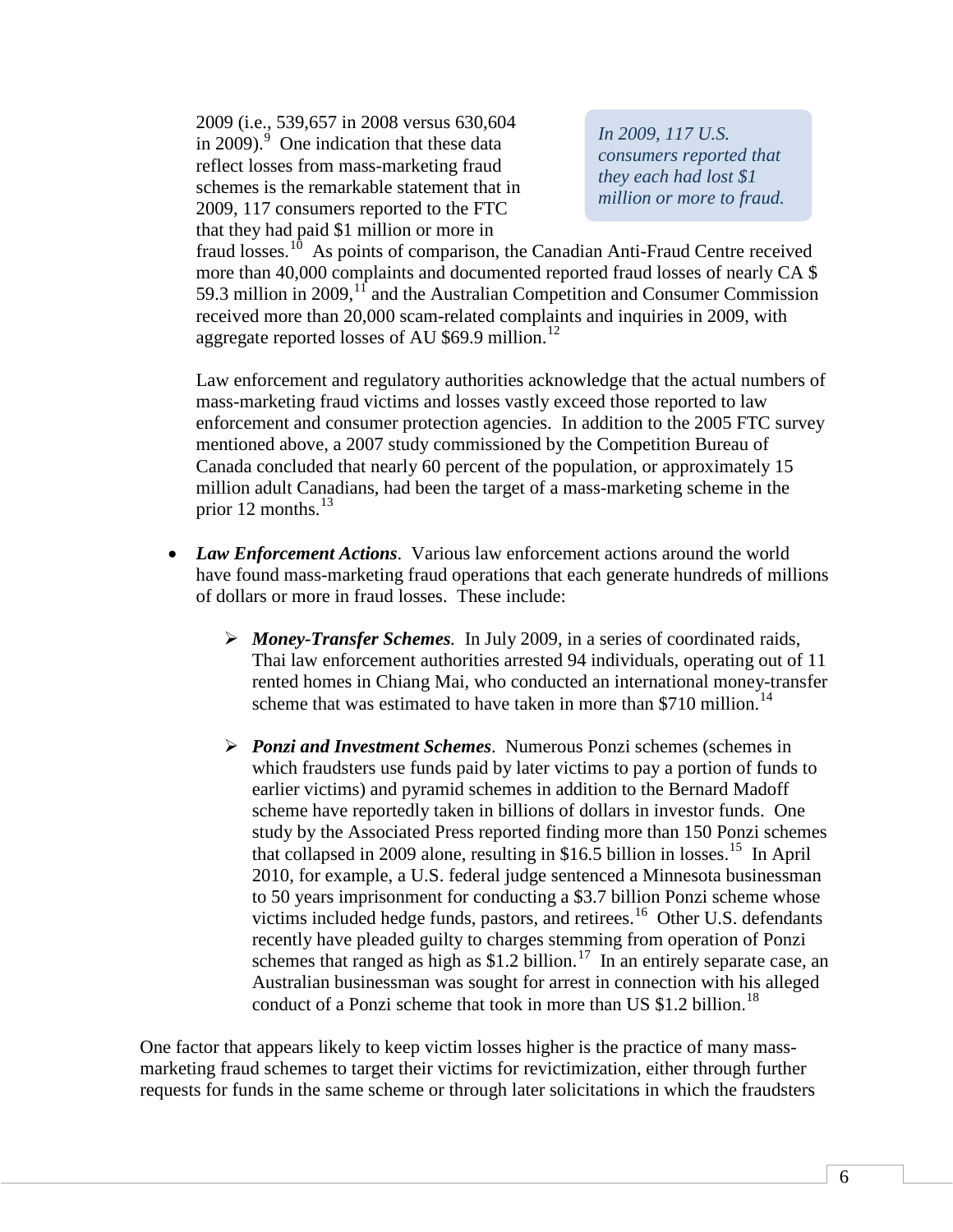falsely claim that they are affiliated with law enforcement or the legal system and can help victims obtain the funds they previously lost. The 2006 OFT study concluded that massmarketing fraud victims have a 30 percent chance of falling victim to a second fraudulent solicitation within 12 months of the initial incident, likely because their names are included on fraudsters' lists of individuals susceptible to deceptive solicitations. A 2003 survey by the AARP (formerly known as the American Association of Retired Persons) found that the risk of revictimization varies by fraud type: half of the lottery fraud victims and 27 percent of the investment fraud victims interviewed for the survey indicated they had experienced at least one additional instance of fraud within the prior three years.<sup>[19](#page-33-1)</sup>



**Arrests of Alleged Participants in Chiang Mai Money-Transfer Scheme [Source: Chiang Mai Mail]** 

Financial losses, however, do not fully reflect all of the costs that mass-marketing fraud victims often bear. For some victims, the risks extend well beyond loss of personal savings or funds to include physical risks, loss of their homes, depression, and even contemplated, attempted, or actual suicide:

• **Physical Risks**. Although it is not widely recognized, some mass-marketing fraud victims find themselves subject to physical threats or risks stemming directly from their contact with the schemes. In recent years, law enforcement agencies have even documented several incidents in which mass-marketing fraud victims were induced to travel to various African countries, then kidnapped and held for ransom.<sup>[20](#page-33-2)</sup> In 2008, for example, a Japanese businessman who believed that he was placing money into an investment opportunity traveled to South Africa, where he was kidnapped and held for \$5 million ransom. Ultimately, one South African national and six Nigerian nationals were arrested for the kidnapping.<sup>[21](#page-33-3)</sup>

In addition, in some cases after the victim has admitted to a family member how much money they have lost, the victim may also become a victim of physical abuse: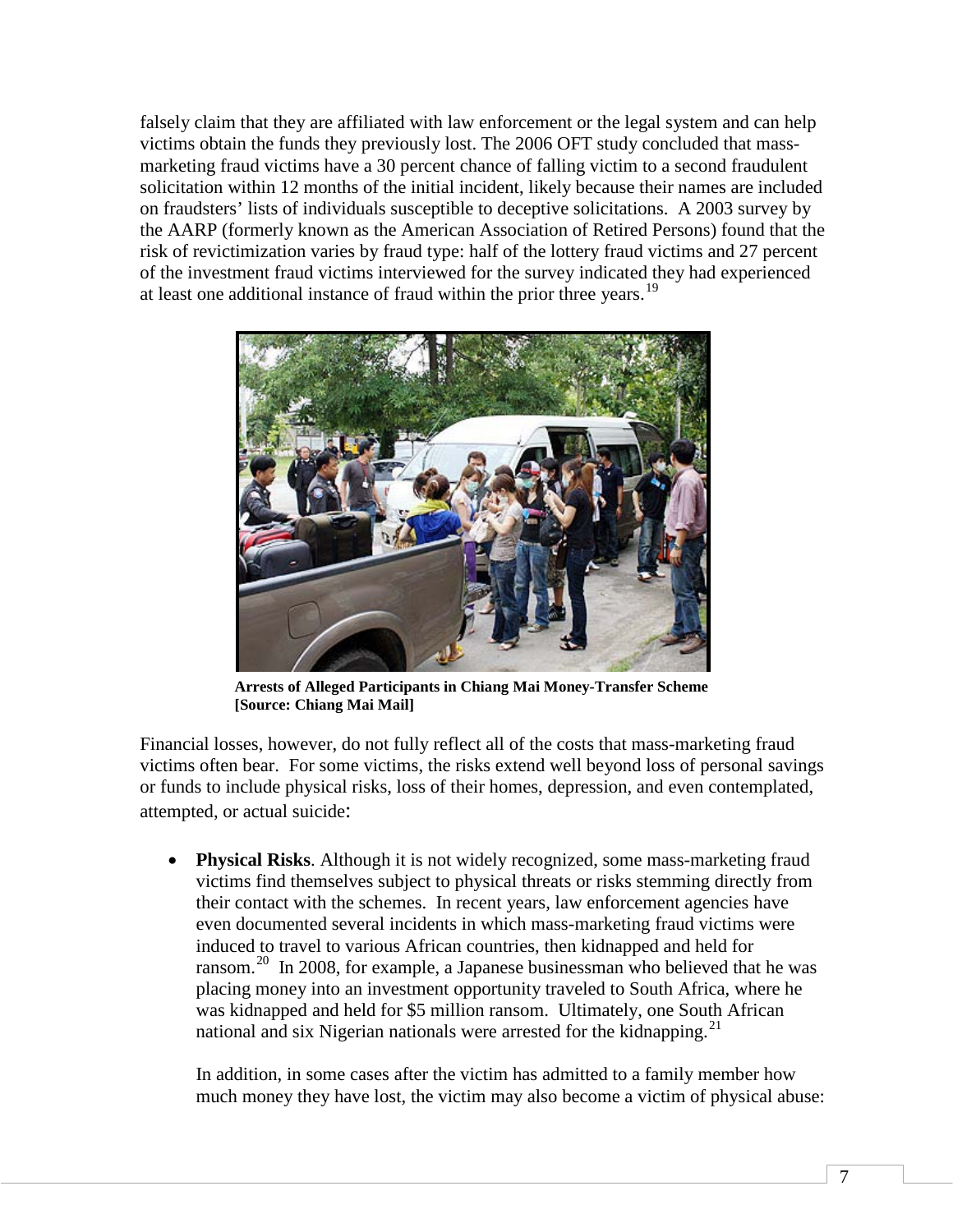- $\triangleright$  A 52 year old woman in the United States lost more than \$44,000 to an inheritance scheme operated out of the Netherlands. As a result of losing the \$44,000, she was physically abused by her husband and eventually fled the home.
- **Loss of Home.** Law enforcement and regulatory investigations have periodically found cases in which mass-marketing fraud victims either mortgage their homes to make payments to the fraud scheme or are forced to sell their homes to satisfy outstanding debts. Here are two examples, drawn from recent mass-marketing fraud investigations:
	- $\triangleright$  A 67 year old man in the United States lost more than \$570,000 to an inheritance scam. The man, who was college-educated and owned his own company, sent money to Belgium, Germany, the Ivory Coast, the Netherlands, Spain, and the United Kingdom. In particular, he traveled to Amsterdam, where he was shown a trunk of money, was given a few bills which were good, and became convinced the funds were real. As a result of his losses, the man lost his life savings, his business, and his home, filed for bankruptcy, had to return to his native country to live with his relatives, and is being treated for depression.
	- $\triangleright$  A 76 year old man in the United States lost \$87,000 of his personal funds to an inheritance scheme. After depleting his savings account to pay the required advance "fees," the man received "loans" in the form of counterfeit checks mailed from Canada to pay for additional nonexistent "fees." The face amounts of the counterfeit checks totaled \$482,466. After he deposited the checks and remitted funds back to the fraudsters, his bank placed liens on his bank accounts and his residence. In the course of the scheme he sent money to Canada, Japan, the Netherlands, and the United Kingdom. Ultimately the man lost his residence to foreclosure and he is now living on Social Security payments.
- **Depression**. When mass-marketing fraud schemes cause substantial losses to victims, victims often have reported that they find the losses emotionally devastating. The stress and pain of victimization may manifest themselves as depression, withdrawal and isolation from family and friends, difficulty at work, and the deterioration of physical and mental health.
- **Contemplated, Attempted, or Actual Suicide**. For some time, law enforcement investigators have handled mass-marketing fraud cases in which at least one victim who had suffered devastating financial losses had committed or admitted having considered suicide. Although there is no systematic means of gathering such information from previous cases, an ongoing survey by the Working Group has been able to document at least 27 cases of mass-marketing fraud victims in various countries who had considered, attempted, or committed suicide since January 1, 2006 as a result of their fraud losses. Here are a few examples of those cases: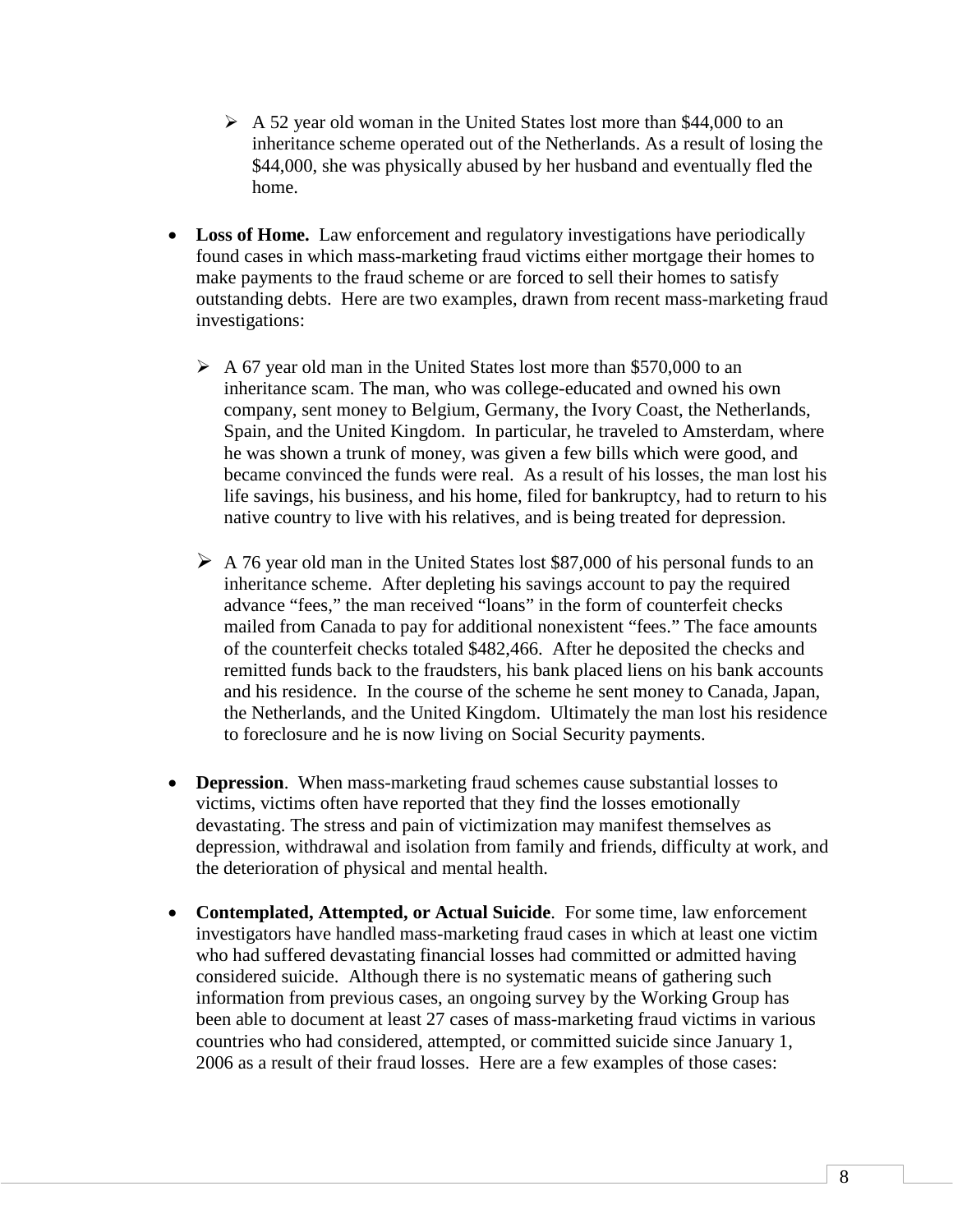- $\triangleright$  A 56-year-old woman who lived in the United States committed suicide in 2006 after becoming a victim of a lottery fraud scheme and sending the scheme more than \$400,000. The woman, a college graduate, reportedly responded to an email solicitation, then sent various wire transfers to individuals located in Amsterdam.
- $\triangleright$  A husband and wife, both 65 years old, who live in the United Kingdom have together lost more than \$2.7 million dollars to an inheritance scam being operated out of China, the Netherlands, and Spain. The couple used their life savings, re-financed their home, and withdrew retirement funds to pay for the advance fees that the scheme charged. As a result of the losses, the wife has attempted suicide twice. Currently the couple is in the process of losing their home to foreclosure and is being treated for depression.
- $\triangleright$  A retirement-age man who lives in Australia lost more than \$6.1 million to an investment scheme. The man, who had been a successful businessman before the fraud, eventually admitted to authorities that he could no longer walk to the bus stop in his neighborhood because each time he did so he felt a temptation to step in front of an oncoming bus.

Finally, mass-marketing fraud has a substantial impact on economies and markets by undermining consumer trust and confidence in legitimate businesses. The Office of Fair Trading reports that "more than half of [United Kingdom] scam victims admitted to having changed their purchasing and payment behavior, generally becoming more cautious or suspicious of any contact that could potentially be another scam."<sup>[22](#page-33-4)</sup> In contrast, less than a quarter of respondents who had been targeted but not defrauded by fraudulent solicitations claimed to have changed their behavior. Approximately 15 percent of all respondents indicated that they had reduced their online shopping. A small number of victims also claimed that they were more likely to limit their use of credit cards, dispose of unsolicited mail, and ignore cold callers and unsolicited offers.

## <span id="page-10-0"></span>**The Global Scope of Mass-Marketing Fraud**

Over time, mass-marketing fraud has developed into a global crime problem. Today, large-scale criminal mass-marketing fraud operations are present in multiple countries in most regions of the world. Recent law enforcement investigations have exposed such schemes operating not only in multiple countries in North America, Europe, and Africa, but in other countries and jurisdictions as

*Large-scale criminal mass-marketing fraud operations are present in multiple countries in most regions of the world.*

diverse as Brazil, Costa Rica, Hong Kong, India, Israel, the Philippines, Thailand, and the United Arab Emirates.

Analysis of the fraud operations in these countries increasingly reveals more similarities than differences. Some of the most important similarities are as follows.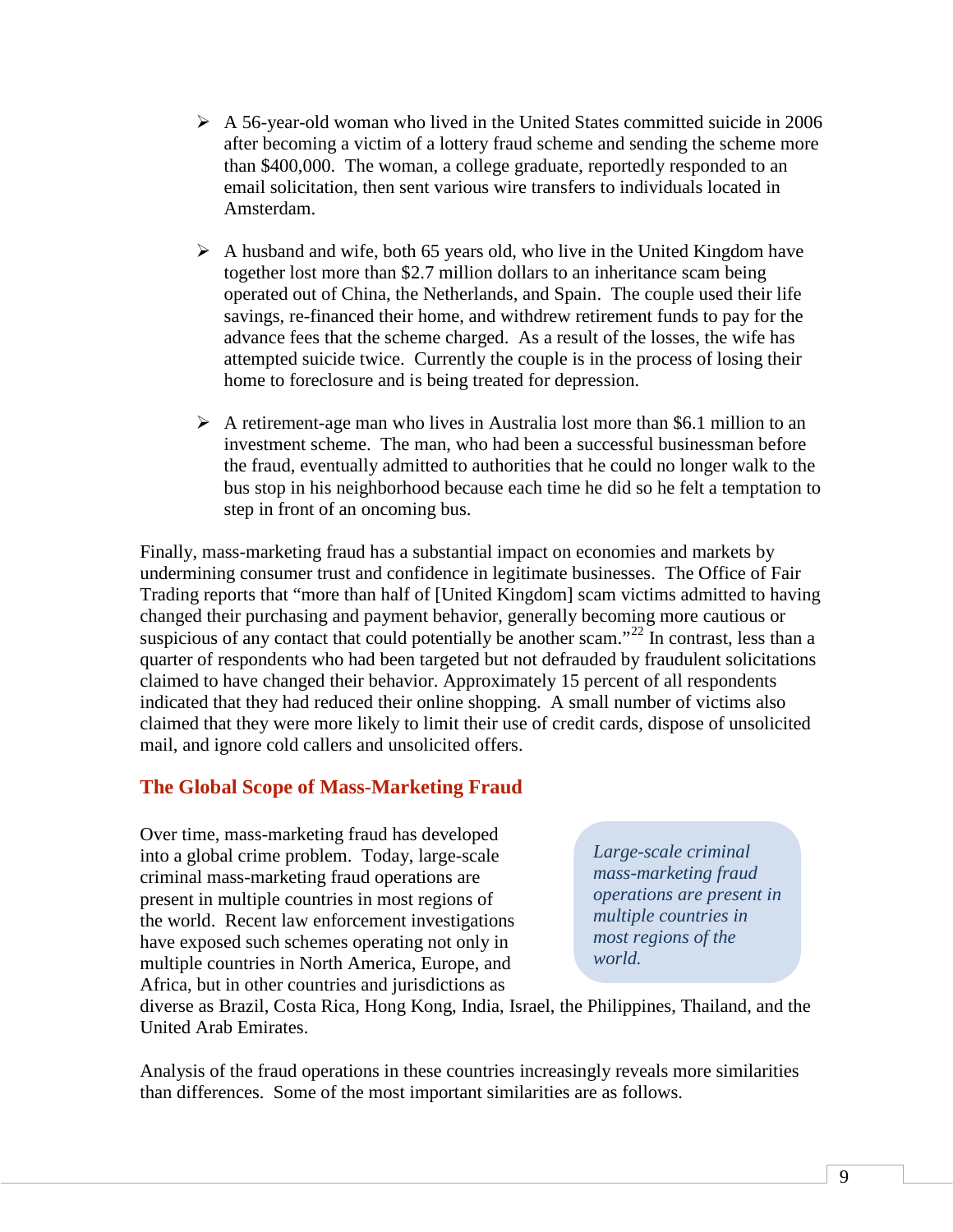- *Targeting of Victims in Other Countries*. Intelligence suggests that numerous mass-marketing fraud operations on multiple continents attempt to evade detection and identification by targeting victims in other countries.<sup>[23](#page-33-5)</sup>
	- *Africa.* Although the global proliferation of autonomous West African fraud groups has altered, to varying degrees, Nigeria's role as an epicenter of fraudulent operations, a home to criminal kingpins, and a destination for illicit proceeds, Nigeria continues to serve as a base of operations for a wide range of mass-marketing activity. Recent law enforcement intelligence indicates that Nigeria-based fraudsters conduct international advance-fee schemes, black money schemes targeting Middle Eastern victims, and the fraudulent purchase of merchandise via the Internet. In addition to overseas victims, Nigeria-based mass-marketers increasingly target middle- and upper-class citizens of Nigeria and nearby African countries.

At the same time, mass-marketing fraud has expanded into numerous quarters of sub-Saharan Africa. In recent years, law enforcement investigations have uncovered new mass-marketing fraud operations in Benin, Cote D'Ivoire, Ghana, South Africa, Togo, and Uganda, from which locations perpetrators are conducting 419 schemes and producing counterfeit checks. Law enforcement investigations have determined that large numbers of local Ghanaian youngsters participate in fraud schemes that target foreign victims. In January 2009 Ghanaian authorities estimated that the Ghana Post was seizing and destroying as many as 1,000 mass-marketing fraud letters each day, the majority destined for individuals in the United Kingdom and the United States. In addition, in March 2010 Chinese media reported the arrest of nine Cameroonians who had obtained nearly \$40,000 from a Fujian province resident who had been contacted by fraudsters through a dating website. $^{24}$  $^{24}$  $^{24}$ 

- *Asia*: In November 2009, Thai police arrested four Chinese nationals based in Bangkok who used both telemarketing and the Internet to defraud Chinese and Taiwanese residents out of nearly \$1 million. The fraudsters reportedly called their intended victims, pretending to be Taiwanese Interpol authorities and prosecutors, and told them told their bank accounts could be seized by authorities after they were caught up in a fraud scheme. Victims were told that to avoid having their money seized, they should transfer their money to bank accounts in Thailand. The scheme also reportedly faxed to victims copies of a fake arrest warrant issued by a Taipei court in order to intimidate them.<sup>[25](#page-34-0)</sup>
- *Australia/New Zealand*: Both Australia and New Zealand are targeted by massmarketing fraud schemes operating from Europe and Africa for online lottery, car-sales, and counterfeit-check fraud schemes.<sup>26</sup> The Queensland Police Service recently reported that residents of that state were sending between AU \$800,000 and \$1 million per month to fraud schemes in Nigeria.<sup>[27](#page-34-2)</sup> Both countries also are home to fraudulent boiler rooms that conduct lottery, sweepstakes, and other prize-related schemes targeting victims overseas.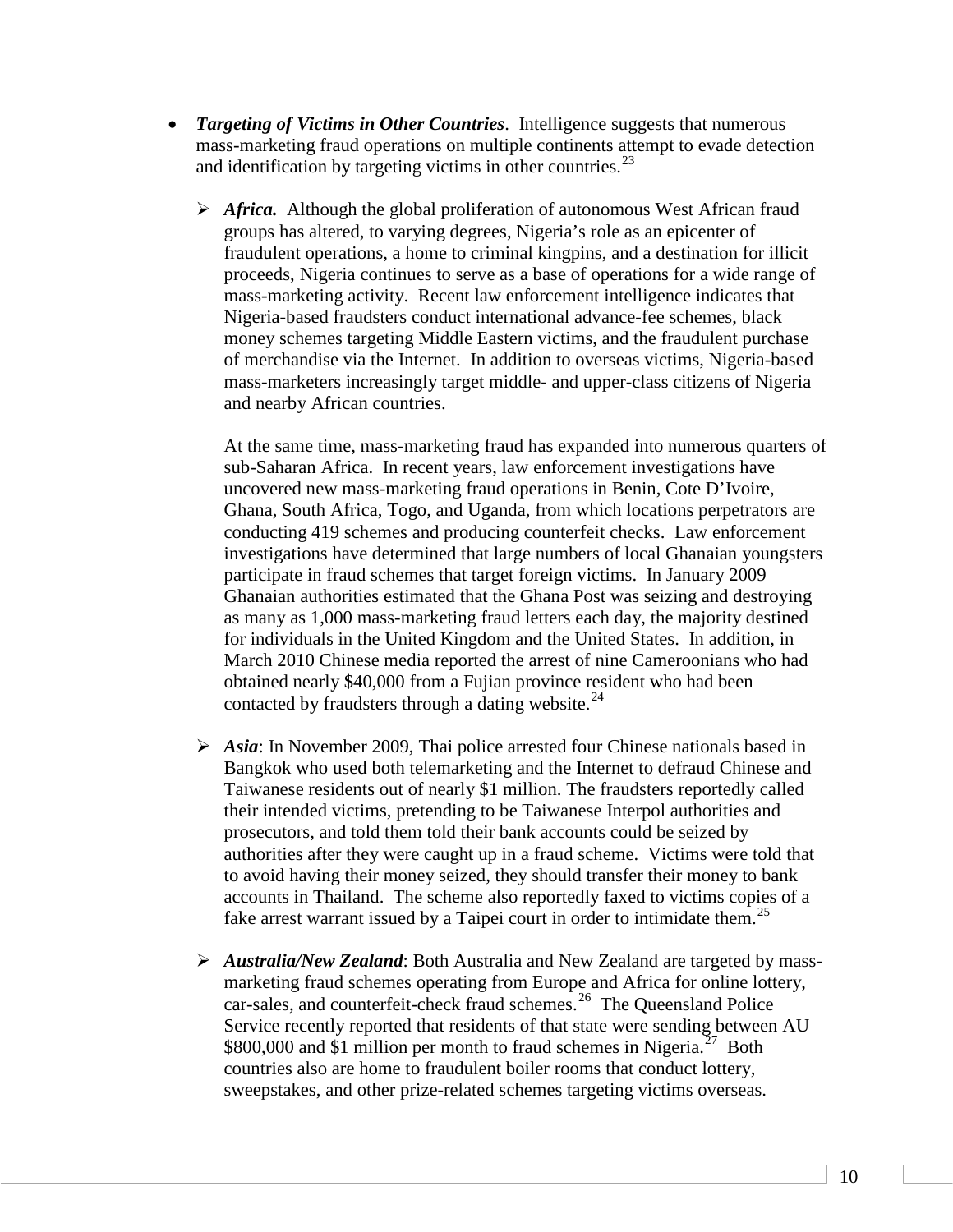- *Caribbean*: Law enforcement intelligence and reporting by Jamaican news outlets document the rising popularity of lottery fraud schemes targeting U.S. residents among Kingston- and Montego Bay-based criminal enterprises. These operations are using police corruption, murder, kidnappings, robberies, and other violent tactics to discourage rival groups, compete for proceeds and lists of potential victims, and expand their operations.[28](#page-34-3)
- *Europe*: Intelligence from a number of law enforcement agencies indicates that mass-marketing fraud operations weave their way through multiple European countries. A United Kingdom law enforcement investigation found that a Spainbased boiler room operated largely by British expatriates, which solicits victims to purchase worthless or low-value US securities, has defrauded more than 15,000 citizens of the United Kingdom and other countries of more than £35 million. In addition, since 2003 the Spanish National Police, working with U.S. authorities, have arrested more than 400 individuals and identified more than 400 bank accounts used to perpetrate a fraudulent lottery targeting victims in Australia, Canada, the United Kingdom, the United States, and dozens of other countries.

Recent intelligence reveals that similar lottery fraud groups in Germany, the Netherlands, and the United Kingdom continue to contact victims, suggesting that the Spanish arrests only temporarily disrupted the fraud networks' operations. France, Germany, the Netherlands, Spain, and the United Kingdom also have been identified as hub countries for the flow of counterfeit checks and fraudulent mailings; indeed, authorities estimate that approximately 40,000 fraudulent letters leave Spain each day en route to victims around the world. Finally, Eastern Europe, and Romania in particular, has emerged as an epicenter of Internet-based mass-marketing fraud and other cyber crimes, spurred in part by stagnant economies and endemic public corruption that provide limited opportunities for legitimate employment and enable organized crime to flourish.

- *Middle East*. Within the last two years, the Israel National Police, working with US law enforcement, have arrested more than 20 Israeli citizens and residents for perpetrating lottery fraud schemes that allegedly defrauded elderly US residents of \$27 million.<sup>[29](#page-34-4)</sup>
- *North America*: In Canada and the United States, boiler rooms and smaller, lessformal mass-marketing fraud operations solicit Canadian, US, and foreign victims with fraudulent offers for medical treatments and cures, illegitimate business opportunities, high-risk investments, guaranteed credit cards and grants, low-interest loans, and over-priced office directories and supplies. Recent investigations have revealed that US-based fraudsters also target immigrants with false offers to assist applicants with obtaining legal immigration status, employment, and housing in the United States.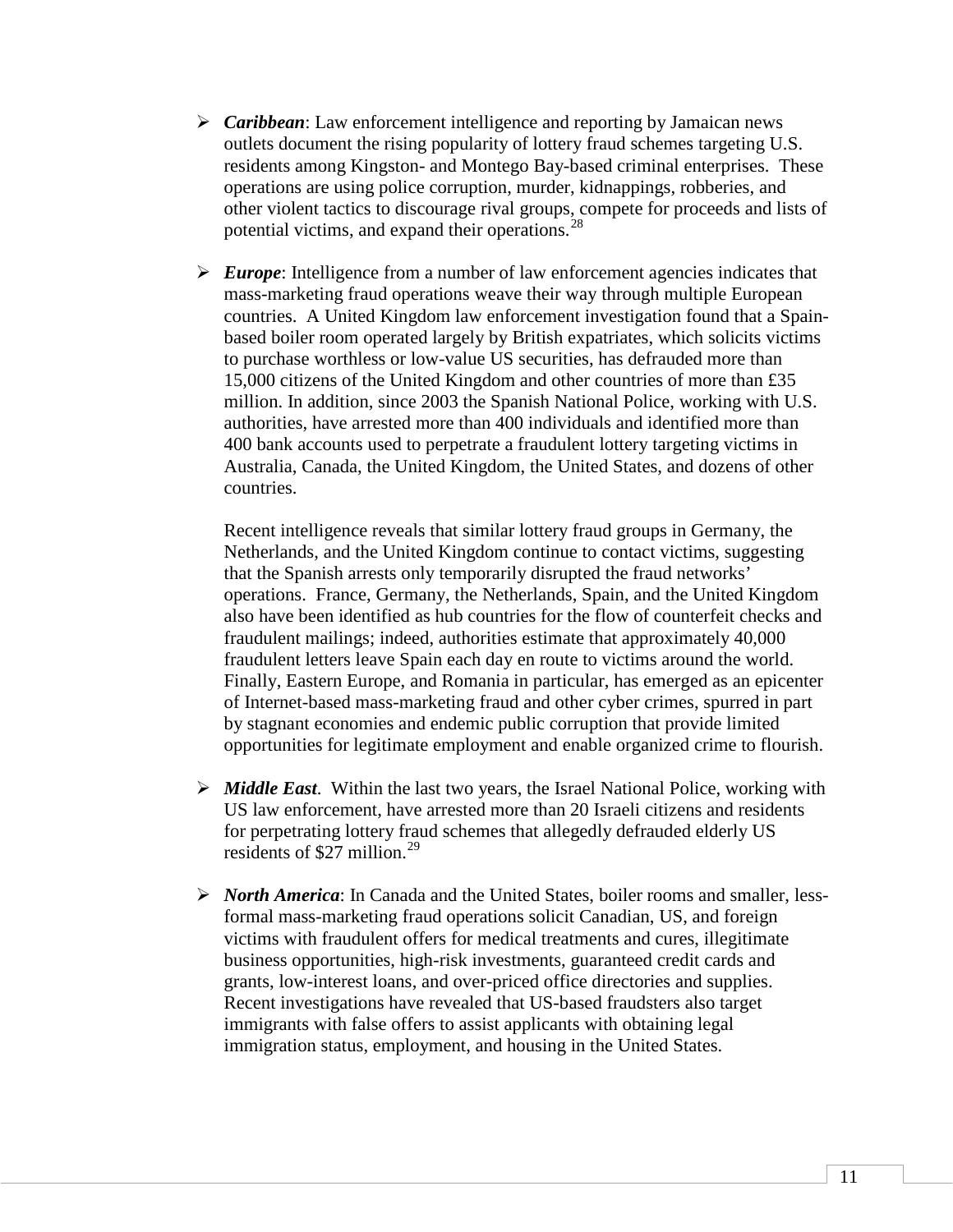While some schemes are homegrown operations, locations outside North America are also popular with foreign fraudsters, who may exploit the host nations' abundance of cheap labor, existing call centers, and new communication technologies, such as Voice over Internet Protocol (VoIP), to disguise the locations from which they are calling. Indeed, Canadian intelligence suggests that aggressive law enforcement actions over the last decade have spurred many traditional boiler rooms to relocate to other regions. Certain Canadian and U.S. residents are known to have relocated operations to Costa Rica and Caribbean locations.

• *Foreign Outsourcing of Operations*. Law enforcement intelligence shows that fraudulent mass-marketing operations routinely outsource vital business functions, such as the printing of lottery mailings, the fulfillment of orders, and the laundering of fraud proceeds, to legitimate businesses and criminal enterprises around the world. United Kingdom authorities have identified fraudsters' use of companies in

India, France, Germany, Hungary, and Morocco to print and bulk ship documents into the United Kingdom. Canadian boiler rooms frequently employ U.S.-based payment processors, brokers of "lead lists" (lists containing identifying data on prior fraud victims), and fulfillment centers to obtain access to the US banking system, target specific types of victims, and distribute worthless items that the fraudsters have fraudulently sold to consumers. Recent

*Fraudulent massmarketing operations routinely outsource vital business functions to legitimate businesses and criminal enterprises around the world.* 

law enforcement investigations have also revealed that West African fraud groups routinely contract with Middle Eastern and Asian criminal enterprises to launder the proceeds of fraud schemes through the accounts of criminal conspirators, shell companies, and legitimate businesses and individuals that temporarily rent their accounts to perpetrators.

• *Involvement of Organized Criminal Enterprises*. Although mass-marketing fraud, as described elsewhere, can be conducted by a single individual or small groups of

individuals, law enforcement intelligence reveals that organized criminal enterprises increasingly conduct, facilitate, and profit from international mass-marketing fraud schemes. These groups range from traditional, highly-structured enterprises, such as Cosa Nostra families in North America, to loosely-knit ethnic-based groups, such as Nigerian and Jamaican organizations. Many of these groups

*Organized criminal enterprises increasingly conduct, facilitate, and profit from international mass-marketing fraud schemes.*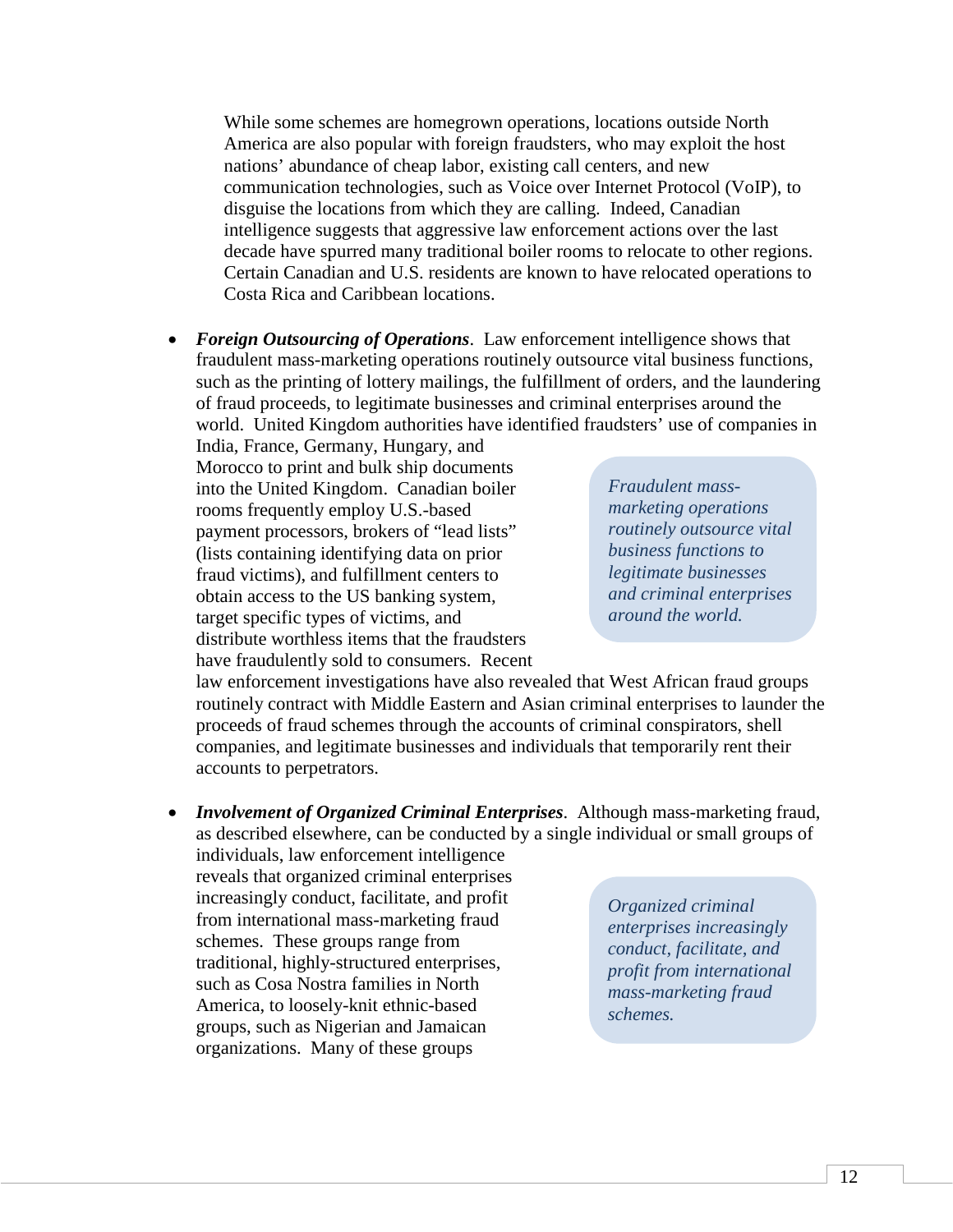demonstrate international reach, operating from multiple countries and continents and relying upon shared ethnic, national, family, tribal, or other ties to engender trust and enable cooperation among members for whom no direct connections exist.

The nature and degree of organized crime groups' involvement in mass-marketing fraud vary substantially. Some groups exercise control over all aspects of a fraud operation and other groups outsource or provide specialized support services, including mailing counterfeit documents, collecting victims' payments, hosting fraudulent web sites, supplying leads lists, forging identity documents and financial instruments, and laundering illicit proceeds. Organized crime groups are attracted to mass-marketing fraud's comparatively low risk of detection, prosecution, and incarceration (compared to other criminal activities), and vast profit potential, which may enable the groups to fund other criminal ventures. Reliable law enforcement intelligence indicates that some mass-marketing perpetrators routinely engage in other white-collar crime ventures, including government benefit fraud, credit card fraud, identity theft, mortgage fraud, and the sale of counterfeit goods. Less substantiated intelligence suggests that some fraud groups are also involved in drugs and arms trafficking.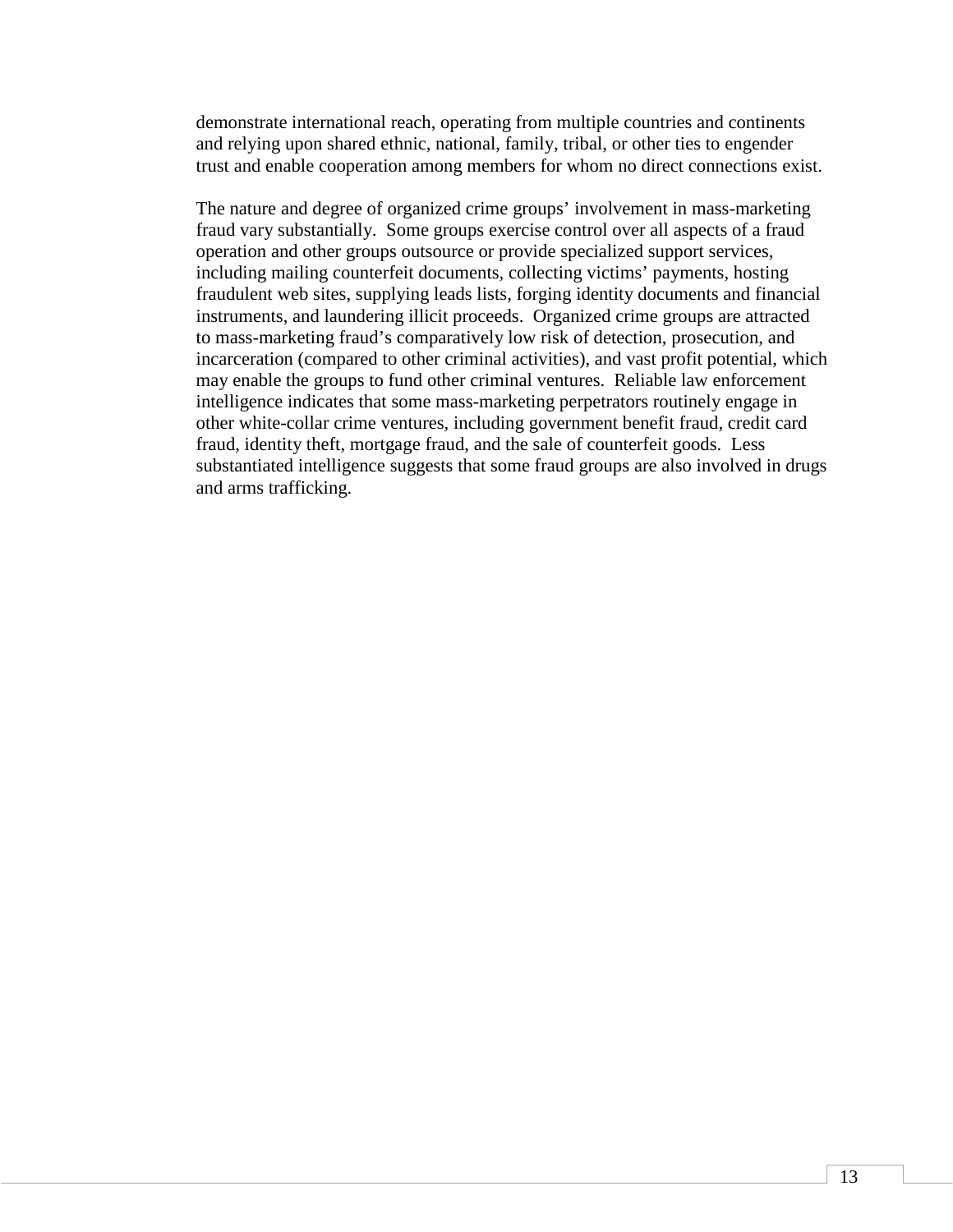# <span id="page-15-0"></span>**II. METHODS AND TECHNIQUES OF MASS-MARKETING FRAUD**

#### <span id="page-15-1"></span>**Types and Structures of Fraud Operations**

Mass-marketing fraud operations vary widely in size, structure, and complexity. Depending on the nature of the scheme, they may range from one- and two-person

entrepreneurial efforts and loosely-knit online groups to sophisticated, hierarchical boiler rooms and ethnic-based criminal enterprises. Despite such diversity, law enforcement intelligence suggests that, as a whole, fraudulent massmarketing operations are increasingly transnational, interconnected, and fluid, with groups shifting alliances according to the particular needs of a scheme.

*As a whole, fraudulent mass-marketing operations are increasingly transnational, interconnected, and fluid.*

Mass-marketing fraud boiler rooms tend to be highly-structured and high-pressure business operations in which small armies of managers and employees, armed with telephones or computers, rapidly pitch deceptive or misleading offers for merchandise and services to consumers around the world. Law enforcement intelligence indicates that many fraudulent boiler rooms are lead by recidivist offenders who possess long-term and substantial knowledge and experience establishing and overseeing complex boiler room operations, developing and approving misleading sales pitches, and directing the movement of illicit proceeds among bank accounts. While many boiler rooms are self-contained independent operations, recent law enforcement investigations suggest that more boiler rooms are outsourcing certain business functions to specialists and coordinating with criminal groups in other countries to broaden the reach of their fraud operations and launder funds. In addition, boiler rooms are increasingly employing countermeasures, including relocating frequently and using sophisticated technologies, to conceal their communications and the locations from which they operate. To avoid drawing unwanted law enforcement scrutiny, mass-marketing boiler rooms seldom use violence and corruption of individuals or businesses, except in rare incidents to discipline group members or further short-term objectives.

Law enforcement intelligence reveals regional variations in the types of fraud schemes that boiler rooms conduct. Within the United States and Canada, traditional organized crime groups such as La Cosa Nostra, outlaw motorcycle gangs, and other fraudsters use boiler rooms to promote illicit lotteries and sweepstakes, high-risk investment schemes, advancefee loan and credit card offers, deceptive business opportunities, and fraudulent sales of merchandise and services. Romanian criminal enterprises employ boiler room-like structures to perpetrate organized Internet fraud schemes targeting consumers and merchants around the world. In the United Kingdom, the boiler room structure is predominately associated with investment frauds involving the fraudulent sale of worthless corporate shares. Israeli boiler rooms have been linked to lottery fraud schemes targeting elderly victims.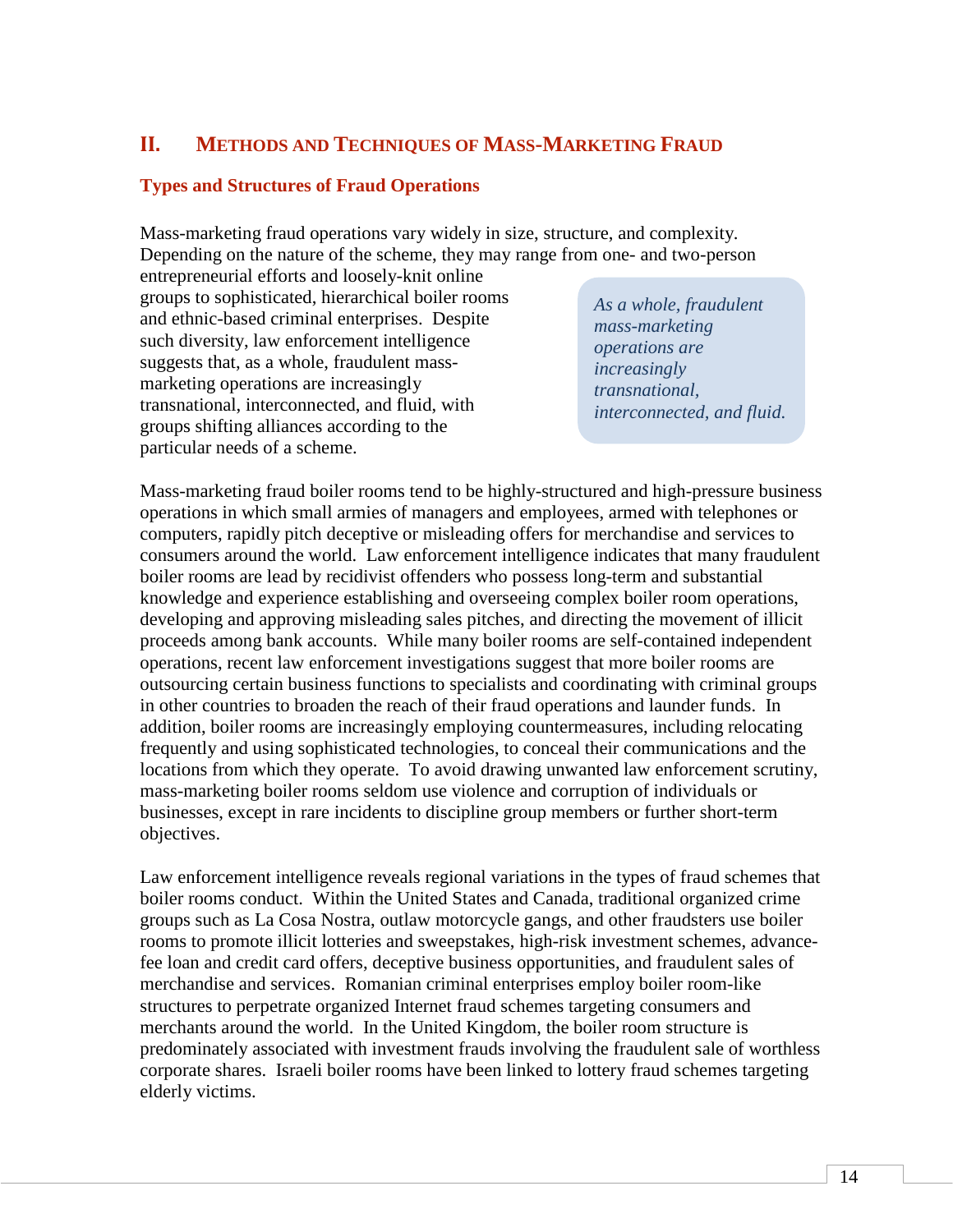In contrast to boiler rooms, West African criminal enterprises engaged in mass-marketing fraud tend to be fluid, insular operations with few clear lines of communication or authority. These criminal organizations may form along tribal or family-relationship lines and appear to be of varying sizes, ranging from entrepreneurial efforts conducted by a few individuals with a computer and a cellular telephone to highly-organized operations involving many cells that coordinate as necessary to perpetrate one or multiple schemes. Recent investigations indicate that multiple cells or individuals can rapidly form criminal syndicates, using recommendations from other fraudsters to identify persons or groups that can facilitate different aspects of a scam, such as forging checks, mailing documents, laundering illicit proceeds, and posing as telephone references to verify a scam's legitimacy.

Such fraud syndicates are attenuated operations, in which conspirators routinely communicate via email, have little knowledge of the other participants' true identities, and cease contact at the conclusion of the scam. These loosely-connected cells are located around the world, including in Europe, Asia, the Middle East, North America, and South America; indeed, Canadian authorities estimate that more than 100 West African fraud groups are currently operating in British Columbia alone. Moreover, a single fraud scheme's operations can span multiple countries. Law enforcement intelligence suggests that the international dimension of these traditionally non-indigenous groups is evolving, as group members - who are drawn almost exclusively from members of the Nigerian or West African diaspora - seek permanent residency or citizenship in the countries to which they migrate. Whereas West African fraud groups historically routed illicit proceeds to and accepted direction from leaders within their countries of origin, recent intelligence suggests that members of such groups are increasingly assimilating into their new environments, retaining proceeds for personal use, and directing their own fraudulent operations.

West African criminal enterprises are highly adaptive and opportunistic, perpetrating nearly every type of mass-marketing fraud, including the ubiquitous 419 schemes as well as lottery, loan, investment, and work-at-home schemes. The groups often share successful fraud techniques with and provide assistance to other cells, a practice that may result in the commission of nearly-identical schemes by multiple groups acting in relative independence of one another. They frequently employ individuals with specialized skills to impersonate attorneys, government officials, and bankers; design web sites; forge checks; translate documents into foreign languages; collect wire transfers; and process incoming and outgoing mail. Many countries, including Canada, the Netherlands, the United Kingdom, and the United States, have noted the involvement of West African criminal networks in drugs and arms smuggling, human trafficking, and the organized export of stolen automobiles. However, the extent to which these criminal networks also engage in fraud is not well known, with some intelligence suggesting that fraud proceeds fund other criminal activities and other data indicating that fraud groups operate independently from other criminal groups.

The formal, efficiently-structured boiler room and the fluid, loosely-connected West African criminal network, while well-known to law enforcement investigators, represent just two of the many types of groups that perpetrate mass-marketing fraud. For example,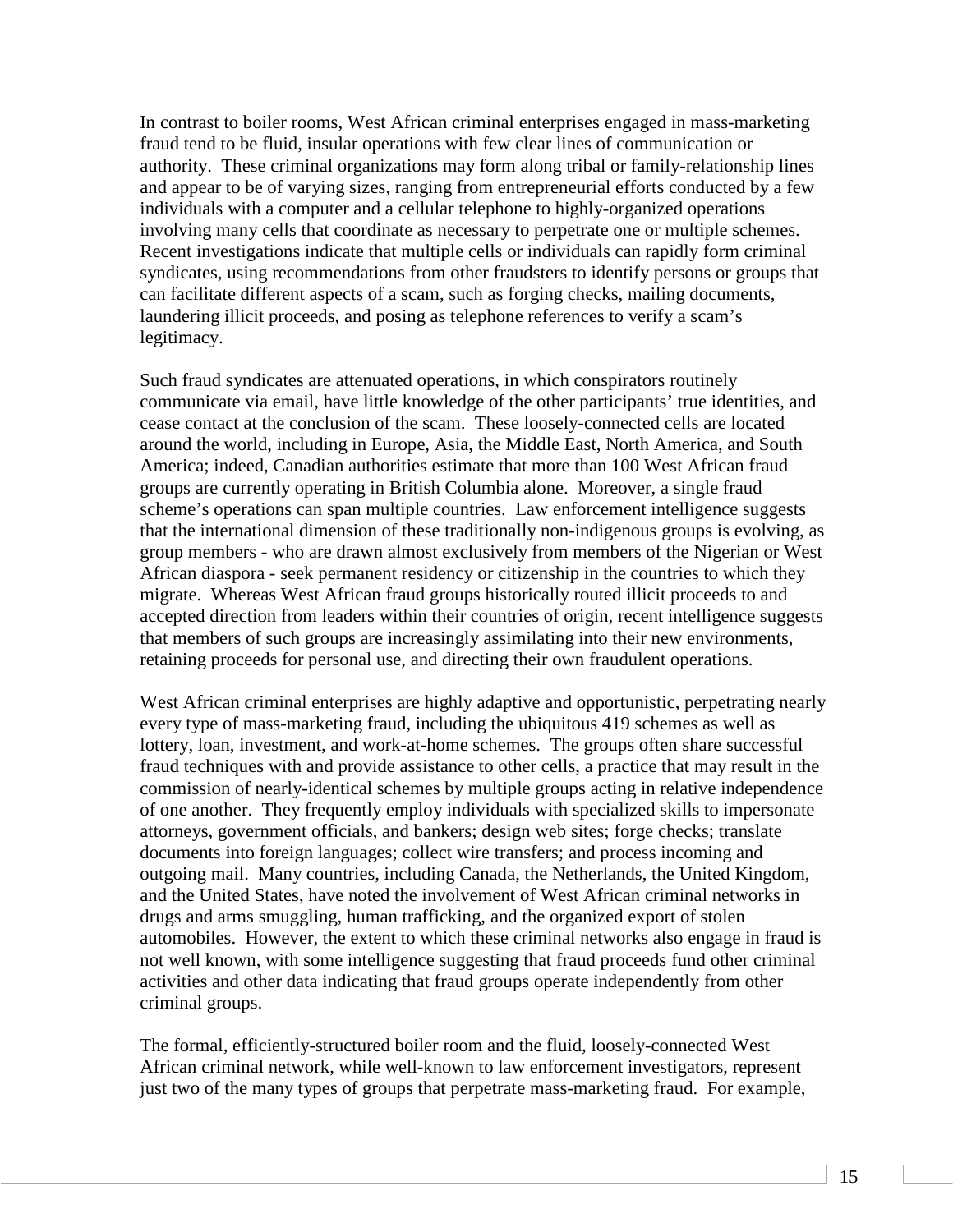United States intelligence has identified the existence of less-structured boiler rooms, sometimes called "rip-and-tear rooms," which may arise when traditional boiler rooms close or when experienced telemarketers decide to become independent operators. Ripand-tear rooms tend to be highly mobile, operating out of vehicles and hotel rooms, communicating with victims via cellular telephone and wireless Internet services, and collecting victims' funds from wire transfer outlets. Canadian and United States law enforcement investigations have also identified virtual criminal enterprises that consist of individuals around the world who only communicate via online forums yet engage in organized fraud schemes and identity theft.

#### <span id="page-17-0"></span>**Methods of Contacting Victims**

Fraudulent mass-marketers reach victims via all modes of communication – postal service, telephone, e-mail, Internet sites, television, radio, and in some cases even in person. Victim reporting reveals that Internet-based solicitations are among the most common: in the United States, web sites and e-mails accounted for 60 percent of reported contacts in 2009, and Canada noted a 46 percent spike in Internet-related complaints from 2008 to 2009. [30](#page-34-5) Nearly 70 percent of Australian victims reported fraudulent contact via the Internet.<sup>31</sup> In addition to serving as a primary method of contact, the Internet is also an effective tool for identifying potential victims. Law enforcement intelligence reveals perpetrators' increasing use of email spiders, which crawl through web sites, message boards, and other online forums to harvest email addresses for subsequent solicitation via spam email. Once the email addresses have been collected, fraudsters often employ botnets - networks of computers infected with malicious code and programmed to follow the directions of a common command-and-control server – to facilitate the simultaneous distribution of thousands of spam emails. Perpetrators also pose as buyers and sellers on online auction web sites, upload fake jobs to employment web sites, and create bogus user accounts on social networking and dating web sites to target new victims and initiate fraud schemes under the guise of legitimacy. While the majority of recipients deletes or ignores Internetbased solicitations, their widespread distribution ensures that some recipients will believe the messages to be credible and respond accordingly. In addition, some recipients may perceive the email solicitations to be fraudulent but respond anyway, thereby validating their email addresses to the fraudsters and increasing the likelihood of future fraudulent solicitations.

Telephone-initiated solicitations remain among the most widely-reported and profitable methods by which fraudsters contact victims. For example, 30 percent of Canadian complainants in 2009 reported that perpetrators contacted them via the telephone.<sup>[32](#page-34-7)</sup> Law enforcement intelligence reveals fraudsters' use of sophisticated telephone technology, including VoIP and platform numbers, to create the appearance that they are operating within specific cities and countries. While nearly all fraud groups use the telephone to contact victims, boiler rooms specialize in the process of outbound telemarketing, purchasing lead lists and then cold-calling potential victims to induce the purchase of goods or services or to solicit a charitable contribution. Boiler rooms also engage in inbound telemarketing through the dissemination of advertisements and promotional materials, often promising awards and prizes for participation. These promised (but nonexistent) awards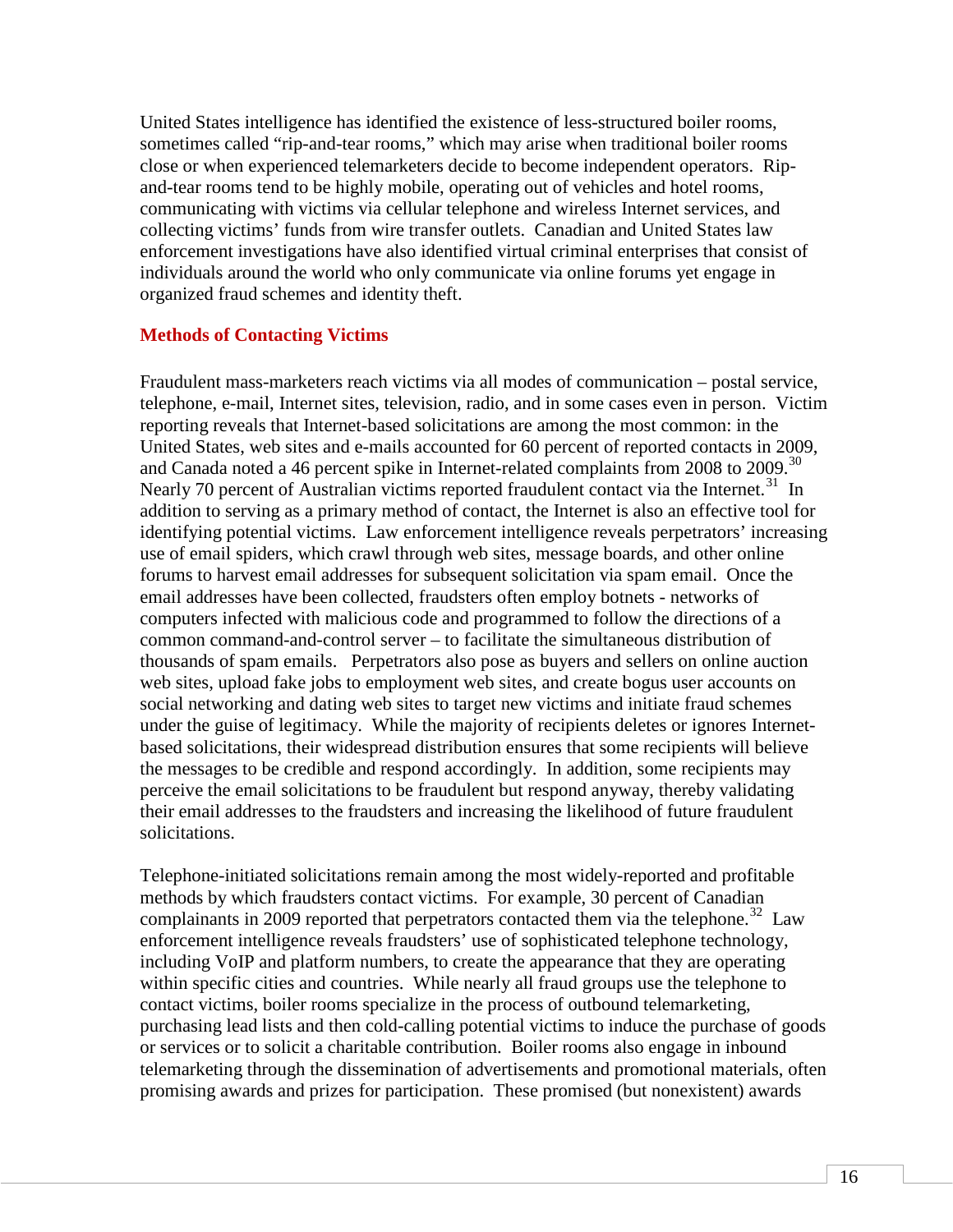and prizes are designed to entice victims to contact the boiler rooms. Once prospective victims call in, telemarketers subject them to fraudulent or deceptive sales pitches. In contrast to outbound telemarketing rooms, which typically experience high rates of rejection when they initially contact prospective victims, inbound telemarketing efforts tend to produce the opposite effect. Those individuals who initiate contact with the boiler rooms, although a fraction of those who received the promotional materials, are often more inclined to accede to the telemarketers' sales pitches.

#### <span id="page-18-0"></span>**Critical Resources for Mass-Marketing Fraud Operations**

Viable mass-marketing fraud groups require a variety of resources to operate, including the means to target and communicate with prospective victims, obtain and launder illicit proceeds, and evade law enforcement detection and investigation. These include the following:

- **Legitimate Business Services**. Operators of mass-marketing fraud schemes increasingly employ certain services of legitimate and semi-legitimate businesses, which may or may not be aware of the underlying fraud, to perform critical functions. Law enforcement intelligence reveals fraudsters' use of mailing houses to print, package, and ship counterfeit documents. To conceal the locations from which they operate, fraudsters may contract with virtual office companies, which provide accommodation addresses, collect mail, and forward telephone calls. Many fraud groups, especially boiler rooms that use deceptive and misleading pitches to sell products, employ customer service and fulfillment centers to receive customer complaints, discourage refund requests, and package and ship worthless or lowquality merchandise.
- **Lead Lists**. Fraud perpetrators purchase customized "lead lists" –sometimes known as "sucker lists" by fraudsters – that contain individuals' names and contact information compiled according to myriad demographic criteria, from direct marketing companies and leads lists brokers, some of which perform minimal or no verification of the legitimacy of the groups or persons who order the lists. In addition to sorting leads by age, income, and occupation, some list brokers also identify individuals, such as sweepstakes participants, who may be unusually vulnerable to deceptive solicitations. Lead lists are also available for purchase via online black markets, including full data leads containing individuals' financial account numbers and lists of chronic fraud victims, who repeatedly participate in new fraud schemes despite the protective efforts of friends, family, and law enforcement.
- **Payment Processors.** Illicit boiler rooms often engage the services of payment processors, typically processors that are well aware of the true nature of the boiler rooms' operations, to facilitate the collection of victim funds via non-cash processes, such as bank debits, remotely-created checks, and credit card charges.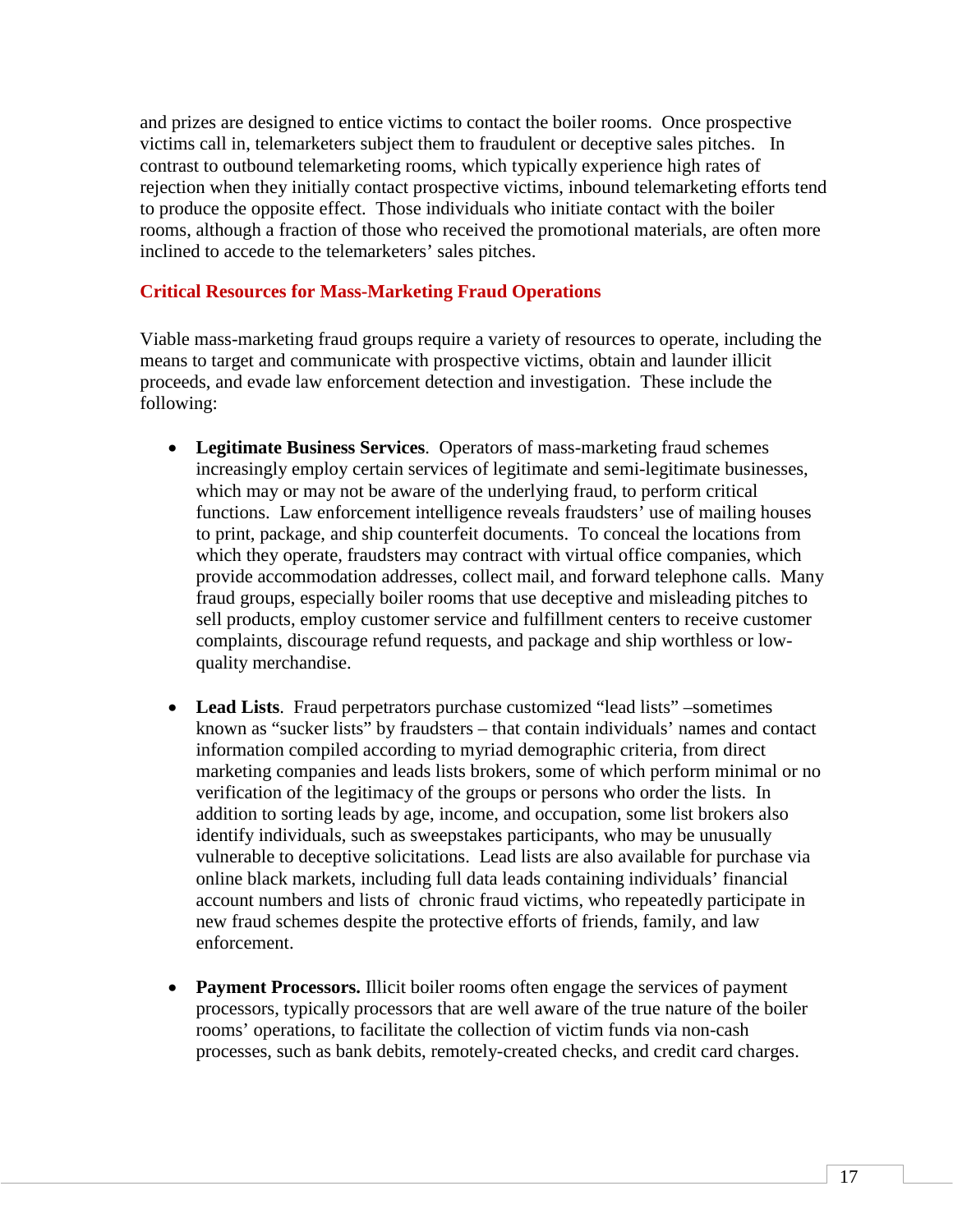- **Communications Tools.** All mass-marketing fraud groups, regardless of their level of sophistication, require access to communication tools and networks. Law enforcement investigations have revealed perpetrators' use of calling cards, cellular phones, and pre-paid SIM cards, the disposable nature of which hinders law enforcement efforts to determine users' identities. West African fraud groups employ free web-based email accounts, frequent multiple Internet cafes, and use Internet phones and other devices that supply instantaneous Internet connections to undermine investigative efforts to trace Internet Protocol addresses. Large scale boiler rooms are investing in sophisticated computer systems and storing servers in other countries, trusting that the complexity of cross-border cases deters law enforcement investigation. Recent investigations indicate that fraudsters manipulate the caller identification features of Internet-based technology, including VoIP and platform numbers, to create the appearance of operating within victims' cities or countries rather than from overseas locations
- **Fraudulent Identification Documents.** Fraudulent identification documents are among the most essential tools in a fraudster's arsenal. Counterfeit passports, driver's licenses, and work permits enable perpetrators to open bank accounts under assumed names, collect packages from courier services, obtain telephone service to contact victims, and rent properties to house fraud operations. Fraudsters routinely use multiple generic "pitch names" (names of nonexistent people) to communicate with and collect illicit proceeds from different victims, a technique that requires the possession of fraudulent identification documents to support each fake persona. Law enforcement intelligence has revealed that a single perpetrator may use hundreds of fraudulent identities and multiple perpetrators may use one common identity, undermining law enforcement efforts to locate perpetrators and intercept fraudulent wire transfers.

#### • **Counterfeit Financial Instruments**.

Mass-marketing fraud criminals continue to use counterfeit financial instruments, including checks and money orders, to facilitate many mass-marketing schemes, including overpayment, lottery, and employment fraud. Illicit mass-marketers use sophisticated software, commercial laser printers and scanners, and blank check stock to produce the fake checks and money orders. The counterfeit documents

*Mass-marketing fraud criminals continue to use counterfeit financial instruments, including checks and money orders, to facilitate many mass-marketing schemes.*

lack security features, but many closely resemble legitimate financial instruments and are of sufficient quality to deceive unwitting consumers and bank personnel. Although customs, postal, and law enforcement agencies have identified packages of counterfeit checks addressed to victims around the world, the fraudulent instruments appear to have the greatest impact on Canadian and US victims, who routinely use checks for personal and business purposes. In contrast, European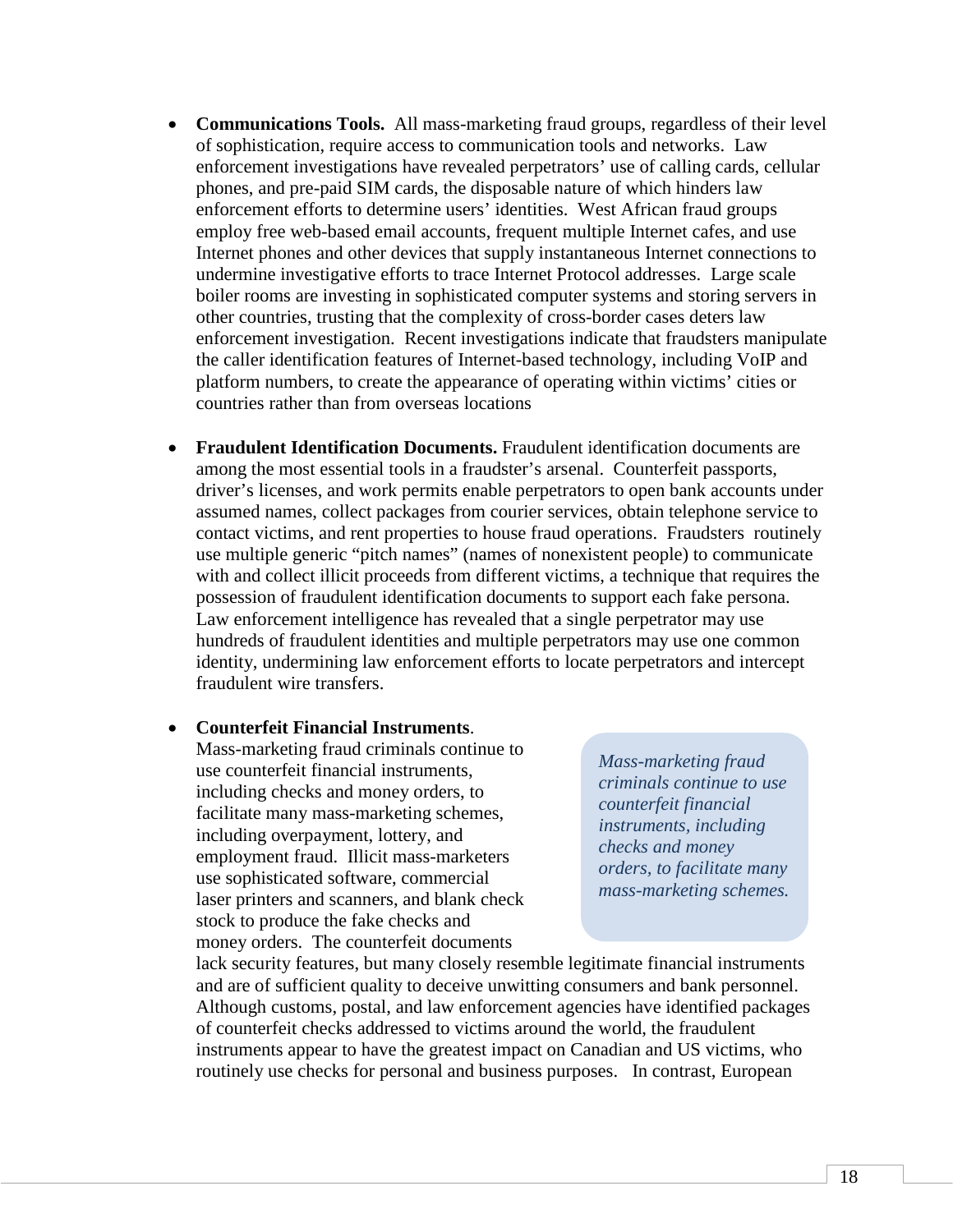consumers and businesses rarely use checks for any purpose and may view the unsolicited delivery of such instruments with greater skepticism.

With respect to U.S. consumers in particular, fraudsters' use of counterfeit checks exploits a general lack of knowledge about United States banking laws, which allow rapid access to funds from most check deposits, often before a bank has confirmed the legitimacy of the checks. Many account holders interpret this availability of funds as an indication that a check is legitimate, and they follow perpetrators' instructions to withdraw and wire transfer all or a portion of the money overseas for payment of taxes, fees, and other expenses. Law enforcement intelligence indicates that fraud perpetrators routinely send counterfeit financial instruments through myriad countries and alternate their routes and shipment methods to circumvent law enforcement and customs investigations. Recent investigations by Nigerian authorities have resulted in the arrest of check-carrying couriers preparing to board flights to South Africa, the United Arab Emirates, the United Kingdom, and the United States, and in the seizure of bulk packages of checks destined for reshippers in France, Italy, and Spain.



**Stack of Counterfeit Postal Service Money Orders Seized by U.S. Immigration and Customs, 2009 [Source: ICE]**

#### <span id="page-20-0"></span>**Methods of Evading Law Enforcement**

Operators of mass-marketing fraud schemes are highly adaptive, rapidly changing their methods and techniques to reduce the risks of law enforcement detection and investigation and to respond to consumer and business awareness of their current methods. Perpetrators routinely employ generic "pitch names," assume the identities of legitimate organizations and high-profile individuals, create fraudulent email accounts to support fake identities, and use fraudulent identification documents. Many fraud groups promote multiple deceptive and illicit offers, often at the same time, and may easily switch to new promotions should older promotions start to generate significant complaints or unwelcome attention.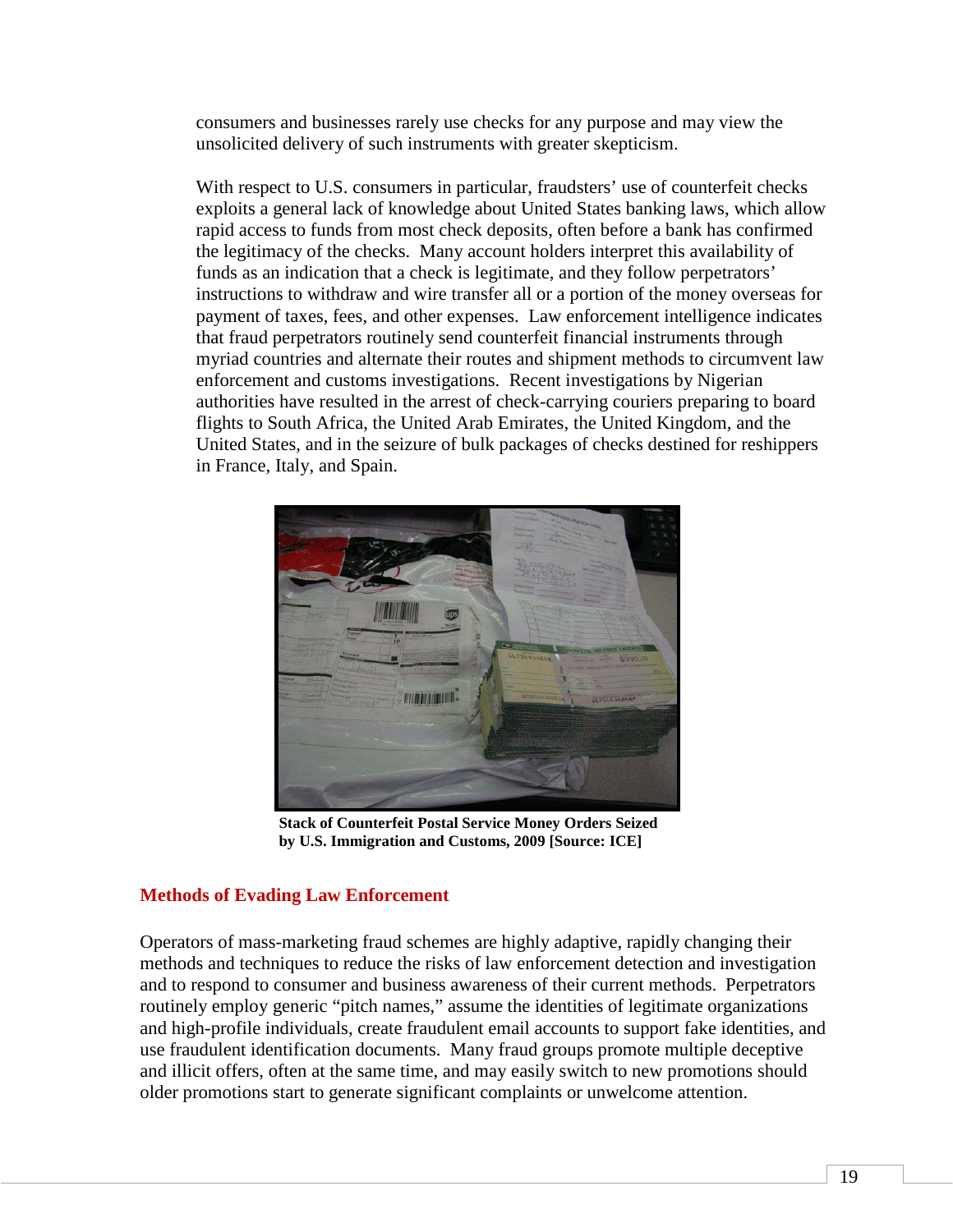Fraudsters often widely share effective fraud schemes and recycle pitch names with other groups, complicating law enforcement efforts to identify the perpetrators responsible for specific schemes and victims. Fraud schemes typically emphasize the need for urgency and secrecy in all transactions, restrictions that prevent victims from verifying a solicitation's legitimacy and isolate them from the protective efforts of family and friends. Mass-marketing fraud groups tend to operate as fully independent or semi-autonomous ventures, cooperating and sharing information on an ad-hoc and need-to-know basis, so that law enforcement disruption of one room or cell does not destroy the entire fraudulent operation. Furthermore, the owners, coordinators, and leaders may be the most difficult to identify and prosecute, as they may not be closely involved in the day-to-day operations of the boiler rooms or groups.

Mass-marketing perpetrators often route their communications, operations, and illicit proceeds through multiple states and countries to complicate investigations and hinder timely information sharing. Fraud groups typically use communication methods that are difficult to trace, including "disposable" cellular phones, subscriber identity module (SIM) cards, and VoIP services. Intelligence reveals perpetrators' increasing use of Internet phones and other devices that enable perpetrators to access the Internet via cellular networks, undermining law enforcement efforts to identify perpetrators' locations. Fraudulent proceeds often flow through cash-based systems, such as Western Union and MoneyGram, and bank accounts in countries with strict bank secrecy laws, rendering law enforcement efforts to trace the funds a difficult, if not impossible, task. Although a single fraudulent mass-marketing operation may acquire millions of dollars from its victims, perpetrators deliberately target victims in diverse locations, knowing that the losses to victims in any one jurisdiction may be deemed insufficient to warrant law enforcement investigation. Many groups outsource key functions, such as mail distribution, mail processing, money retrieval, and money laundering, to criminal facilitators in multiple countries to minimize law enforcement efforts to disrupt the fraudulent operations. Perpetrators also establish operations in foreign countries in which the challenges to investigation and prosecution are likely to be great, due to political, social, economic, and even language barriers. The organizations frequently operate with substantially-greater flexibility than law enforcement and may simply close and reopen elsewhere once authorities have surmounted such barriers to investigation.

#### <span id="page-21-0"></span>**Identity Theft and Money Laundering**

Identity theft and money laundering continue to be critical components of various massmarketing fraud schemes. When criminals purchase lead lists, including "full data" leads containing consumers' sensitive personal and financial information, from lead lists brokers and other fraud groups, and use those names without the authorization of those consumer, they are engaging in identity theft or identity fraud. Law enforcement intelligence has revealed mass-marketers' purchase of data from illicit online carding sites that trade in consumer data stolen via database breaches, phishing schemes, and other illegal methods. Mass-marketing perpetrators also commit identity theft to further scam operations, by counterfeiting and printing legitimate company or government checks to defraud consumers, illegally accessing business accounts at private courier services to purchase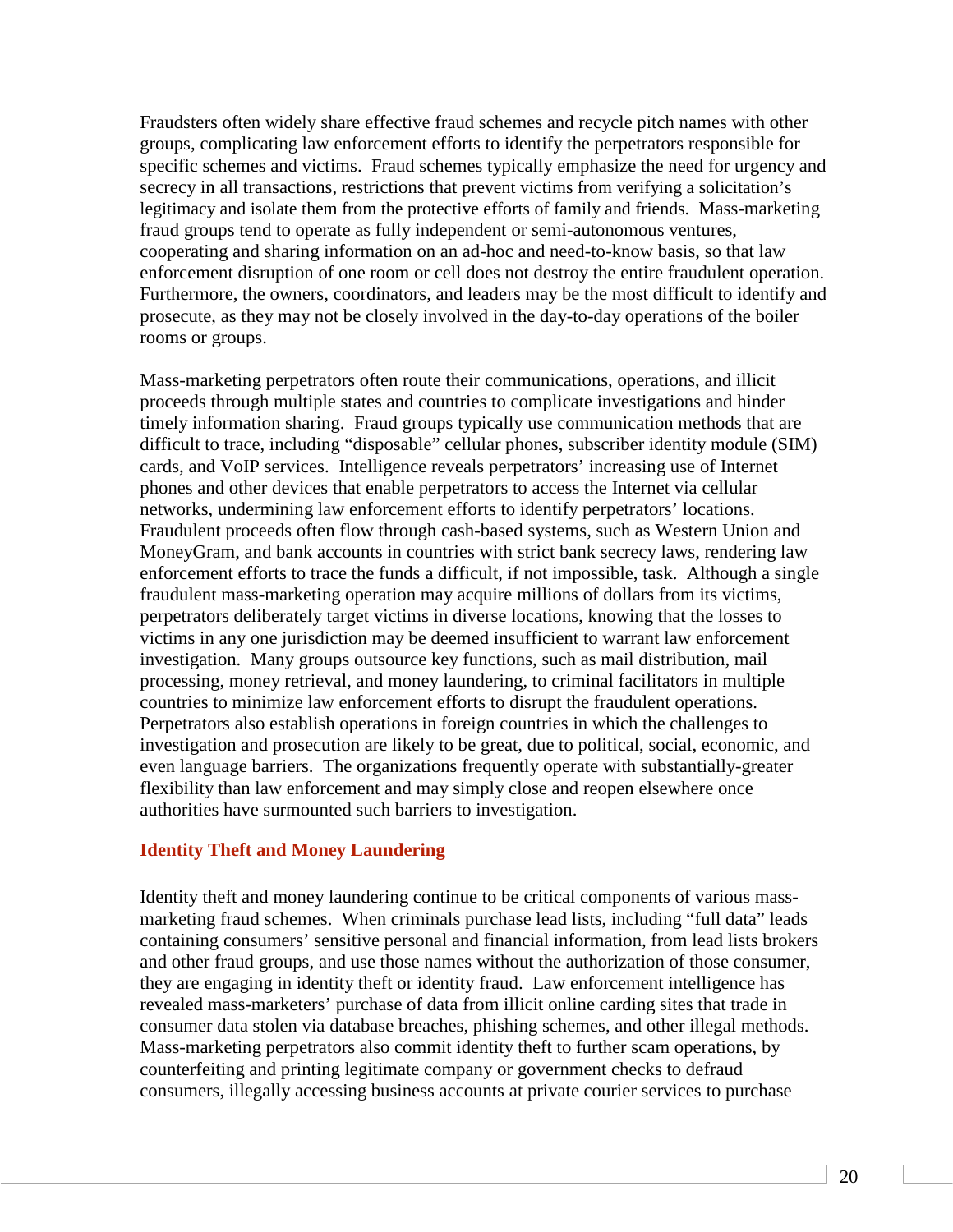postage and mail documents, and creating counterfeit identification to collect victims' funds. Once in possession of victims' funds, fraudulent mass-marketers exploit informal and formal financial systems, including money service businesses, domestic and international banks, shell company accounts, and underground money transfer systems, to conceal the destinations and beneficiaries of the illicit proceeds.

Like all successful criminal enterprises, mass-marketing fraudsters take great care to conceal the origins, beneficiaries, destinations, and uses of their proceeds and to impede authorities' efforts to track and seize the funds. Recent mass-marketing fraud investigations reveal that fraudsters continue to request victim payments via cash-based methods, including checks, money orders, paper currency hidden within magazines and cards, and commercial wire transfer services, as well as bank debits, bank transfers, and credit card charges.

Fraudulent mass-marketers vary their choice of payment method according to the demands of particular schemes and the perceived advantages or vulnerabilities associated with each method. They seek payment methods that produce and maintain the fewest records, allow for the rapid attainment of funds, and enhance a scheme's legitimacy, thereby encouraging victim participation. Law enforcement has noted, for example, that boiler rooms engaged in investment fraud predominantly use bank transfers to collect victims' funds, likely because bank transfers enable the processing of high payment amounts and appear credible in the eyes of educated and affluent victims whom these schemes often target. In contrast, West African fraud groups commonly request payment via wire transfers, which produce minimal documentation, can often be collected with forged identification, and may be rapidly retrieved from nearly any location.

Law enforcement intelligence suggests that once victims have remitted payment, the illicit funds often begin a complex voyage through multiple countries before reaching their final destinations. Despite extensive law enforcement efforts to track victim funds, perpetrators' use of complex payment methods and multiple jurisdictions complicates efforts to identify the ultimate beneficiaries and uses of fraudulent funds. Law enforcement intelligence suggests that perpetrators use much of the money for personal enrichment, purchasing property, securities, and automobiles, or to open new businesses such as Internet cafes to facilitate fraud schemes. Despite anecdotal evidence that suggests some perpetrators use fraud proceeds to finance other criminal ventures such as narcotics and weapons trafficking, law enforcement investigations have produced little reliable information to support these allegations to date.

Fraudulent mass-marketers often engage the services of legitimate businesses, other criminal enterprises, and criminal facilitators to launder illicit proceeds. Canadian and U.S. authorities have recently disrupted an extensive network of corrupt and collusive MoneyGram and Western Union agents who fraudulently obtained operating licenses for the sole purpose of rapidly receiving and laundering victims' funds; new intelligence suggests that perpetrators are adapting to these law enforcement actions by diverting victim payments to corrupt wire transfer counters in the United Kingdom and elsewhere. Other fraud groups, including West Africans and Romanians, employ low-level criminals and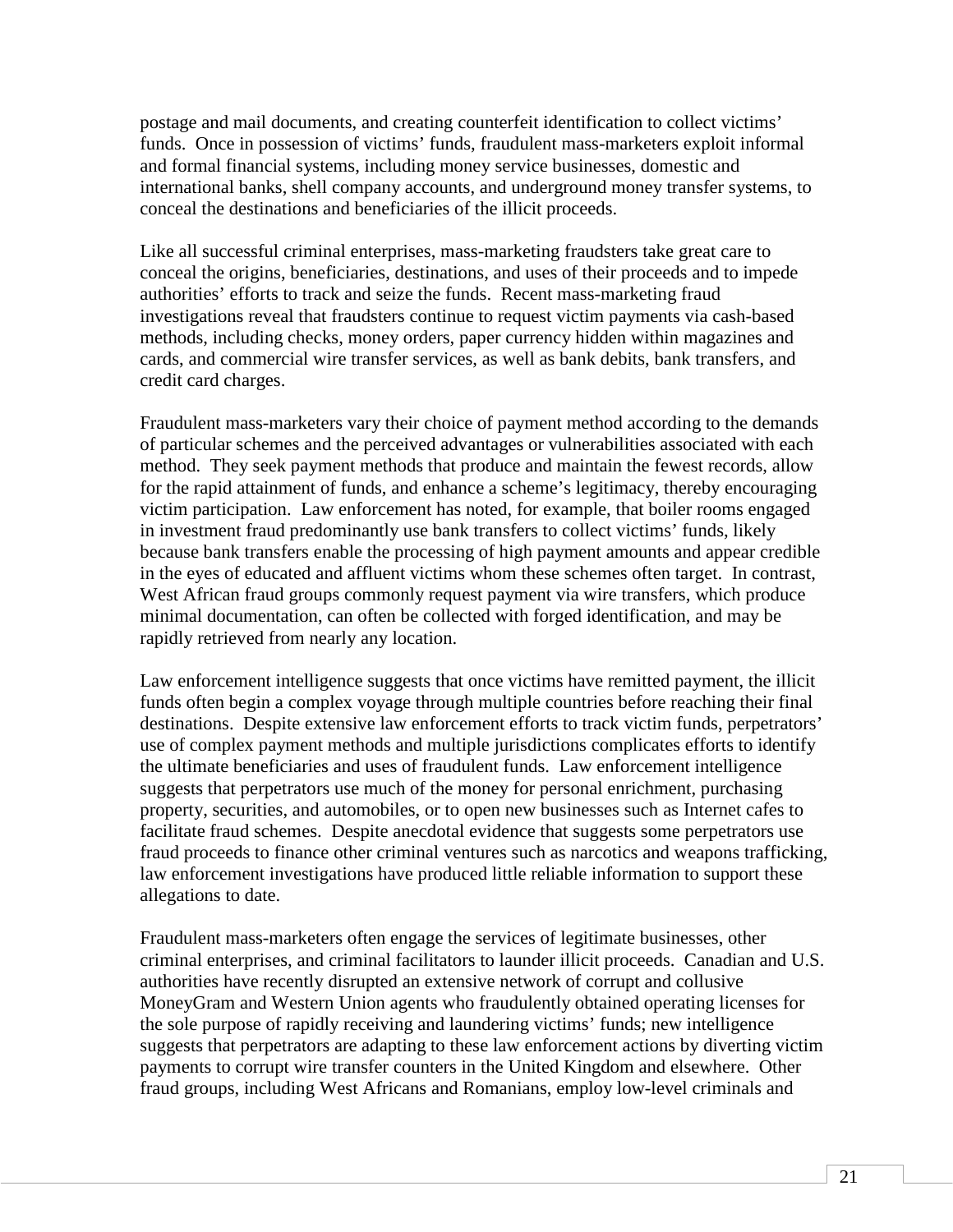immigrants armed with counterfeit identification to collect fraudulent payments from legitimate money transfer agents and financial institutions.

Law enforcement intelligence also reveals perpetrators' use of shell company accounts, some of which are operated by criminal enterprises that specialize in money laundering, located at financial institutions in Asia, the Caribbean, and the Middle East. Intelligence suggests that many of these accounts are long-established money laundering accounts, which are used to receive and process wire transfers for many different fraud groups and schemes. West African fraud groups have also developed networks of complicit account holders, who typically retain a percentage of the profits in exchange for allowing perpetrators to access and use their bank accounts to collect victim funds. Law enforcement investigations have revealed trade-based money laundering via legitimate and semi-legitimate merchants, including automobile dealers, cellular telephone suppliers, and electronics stores, which accept victims' funds as payment for products to be exported to Nigeria and other countries. While many of the merchants are ignorant of the fraudulent sources of such payments, some fraudsters operate retail businesses to serve as fronts for the laundering of illicit fraud proceeds. Nigerian authorities have also noted West African fraud groups' use of the hawala informal banking system to move funds from the Netherlands, Spain, and the United Kingdom to beneficiaries in Nigeria.

One disturbing trend is the increasing exploitation of fraud victims to receive and launder victim funds, or to receive and disburse counterfeit financial instruments. A typical mass-marketing fraud scheme, for example, may recruit individuals to work in such varied capacities as collecting wire transfers, depositing checks or shipping counterfeit checks to other victims, accepting deliveries of merchandise purchased with stolen credit cards, forwarding funds and products overseas, and serving as business account agents for foreign companies. In

*One disturbing trend is the increasing exploitation of fraud victims to receive and launder victim funds, or to receive and disburse counterfeit financial instruments.*

addition, recent investigations have uncovered a number of victims, who lost thousands or tens of thousands of dollars to one or more fraud schemes, and who then appear to knowingly participate in mass-marketing fraud schemes. Even after warnings from law enforcement or attempted interventions by family members, these victims risk criminal charges to collect fraudulent wire transfers from or ship counterfeit checks to other victims.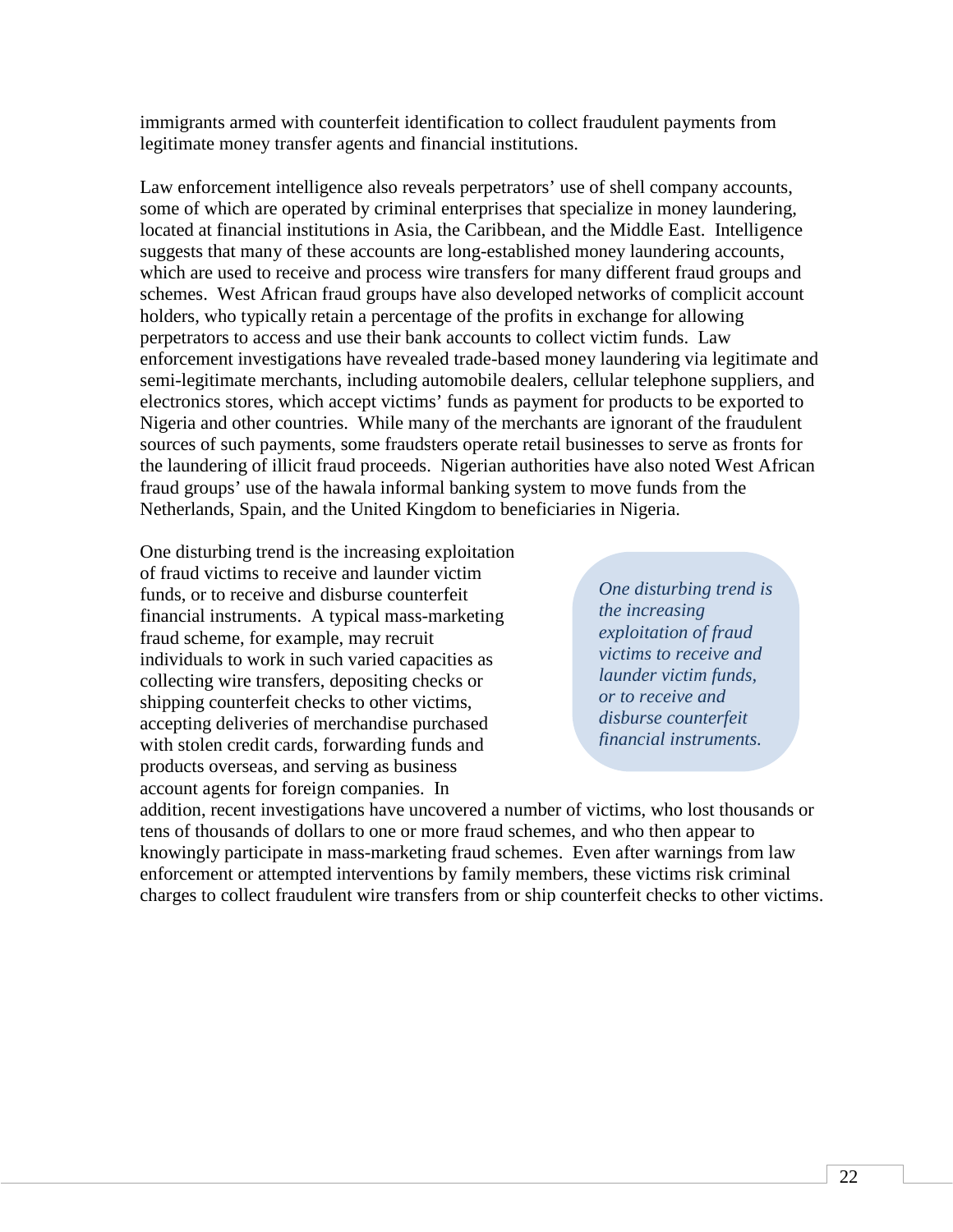#### <span id="page-24-0"></span>**Use of Threats and Violence**

While most mass-marketing fraud schemes are nonviolent in nature, law enforcement intelligence reveals that some fraud groups employ threats and coercive tactics against uncooperative victims, rival groups, and their own group members. Victims have reported that persons posing as law enforcement or government officials have threatened arrest, imprisonment, or the seizure of bank accounts and assets should they fail to comply

*Some fraud groups employ threats and coercive tactics against uncooperative victims, rival groups, and their own group members.*

with fraudsters' demands. Within the United States, victims of an online extortion scheme have received e-mails containing pictures of dead bodies and threatening bodily harm.<sup>[33](#page-35-0)</sup> However, actual incidents of physical harm to victims are exceedingly rare, with very few exceptions in which victims traveled to meet with or search for mass-marketing criminals. In many such cases, insufficient evidence exists to establish whether the violent crimes were linked to the fraud schemes or whether the victims were simply in the wrong places at the wrong times.

Recent law enforcement intelligence suggests that use of mass-marketing related intra- and intergroup violence is on the rise in some places. Opensource and law enforcement reporting indicate that competing gangs in Jamaica are using murder and other violent tactics to steal victim leads lists and lottery fraud proceeds.<sup>[34](#page-35-1)</sup> In the United States, the

*Use of mass-marketing related intra- and intergroup violence is on the rise in some places.*

operators of a New York-based stock boiler room affiliated with two Italian organized crime families admitted to controlling and disciplining employees with threats and actual violence, including beatings, stabbings, and kidnappings.<sup>35</sup> Nigerian authorities report that, while violent intra-group conflict may arise over the sharing of fraud proceeds, such acts are seldom reported to law enforcement, hindering efforts to gauge the extent of the violence.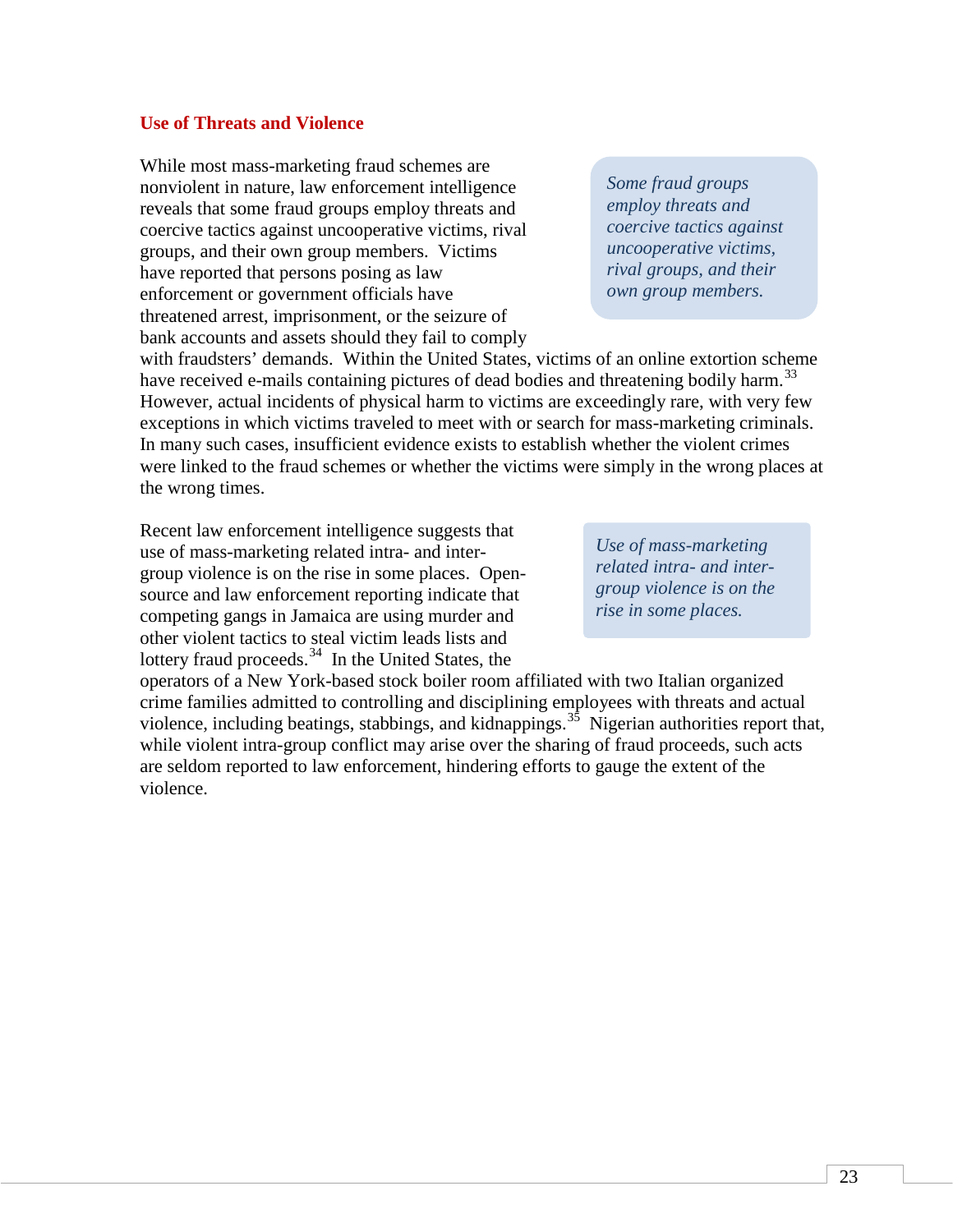## <span id="page-25-0"></span>**CONCLUSION**

International mass-marketing fraud, in all of its constantly evolving forms, poses a serious threat to individuals, businesses, and financial institutions around the world. Fraud perpetrators exploit global financial systems, communications networks, and markets to defraud victims, launder illicit proceeds, conceal the locations from which they operate, and engage legitimate businesses as unwitting conspirators in their criminal activities. Organized crime groups increasingly initiate, facilitate, and profit from mass-marketing fraud, using persuasion and manipulation to steal substantial amounts of money, estimated in the tens of billions of dollars worldwide, from vulnerable consumers. Mass-marketing fraud groups are highly adaptive, altering schemes and techniques to evade law enforcement scrutiny and respond to consumer awareness of fraud schemes.

To counter this threat effectively, investigative, law enforcement, and regulatory authorities in multiple countries – whether those countries are used as bases of operations for massmarketing fraud schemes, targets of such schemes, or both -- will need to pursue five approaches in close coordination:

- 1. Expansion of their capability to gather and share intelligence on all aspects of mass-marketing fraud schemes and their key participants, including ringleaders and individuals who provide key services, such as money laundering, that facilitate or expand the schemes' operations. The sources of such intelligence should come from public complaint data, information required to be reported to and voluntarily shared with law enforcement and regulatory authorities, information developed through criminal and civil investigations in various jurisdictions, and survey and other statistical data.
- 2. Development and expansion of capacities for disruption of the operations of mass-marketing fraud schemes through lawful means. This should include the seizure of counterfeit financial instruments and documents used in such schemes, the use of "lead lists" (i.e., lists of information on persons who have been victimized in previous fraud schemes) obtained by law enforcement to identify and contact victims, and the seizure and forfeiture of the criminal proceeds of such schemes.
- 3. Expansion of public awareness and education programs to help individuals and businesses more readily recognize solicitations by mass-marketing fraud schemes and take action to avoid or minimize losses to such schemes.
- 4. Development of effective measures and structures to more promptly identify and support victims of mass-marketing fraud schemes (including intervention services or victim-support networks when appropriate) through public- and private-sector resources. This should include enhanced efforts to identify massmarketing fraud victims who have suffered financially devastating losses,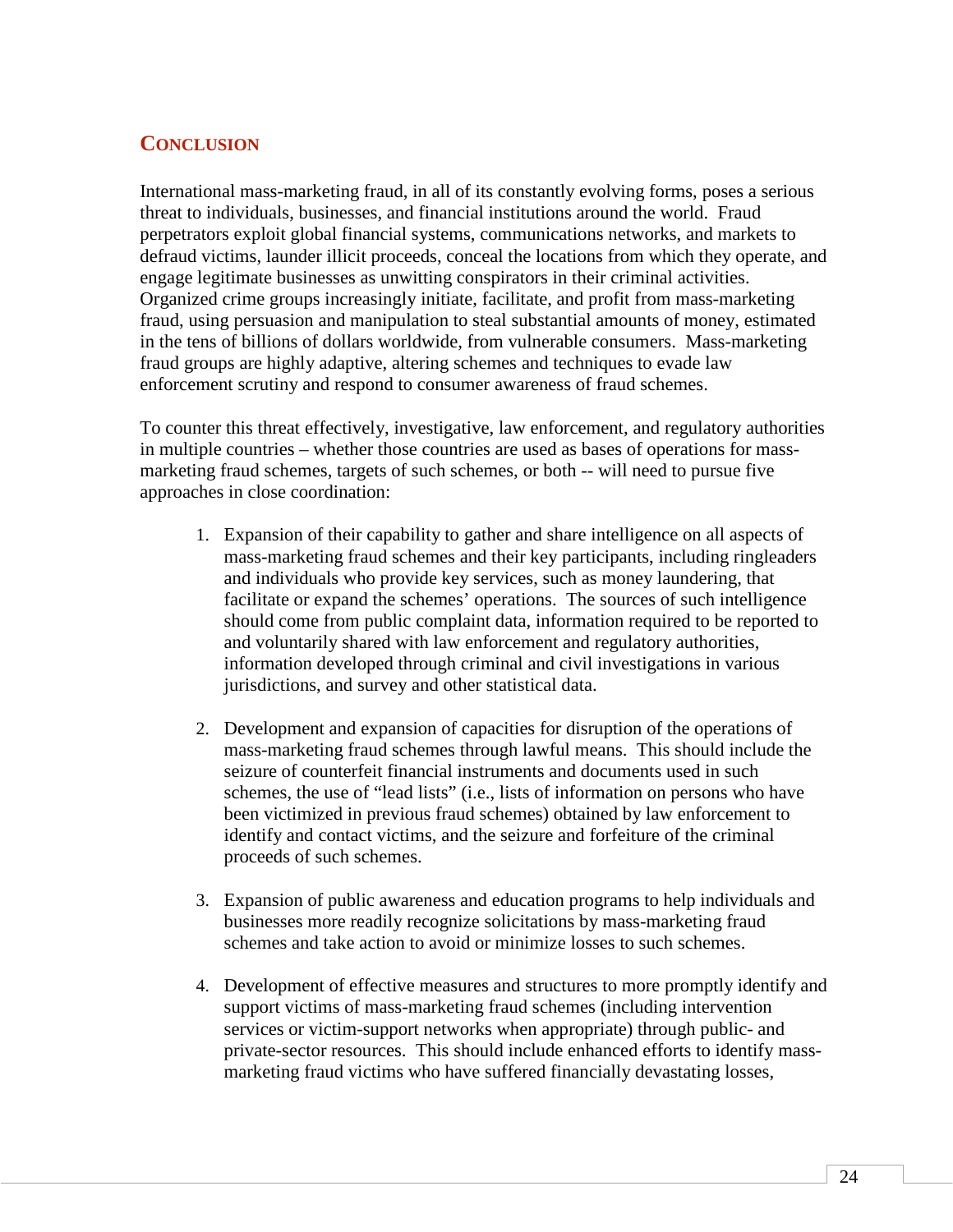particularly senior citizens or others who have little or no ability to recoup their losses through future employment.

5. Development and expansion of coordinated efforts among investigative, law enforcement, and regulatory agencies to use their enforcement powers against major mass-marketing fraud schemes. This should include cooperation among authorities at national and transnational levels to prioritize the use of enforcement resources against key individuals and operations, to establish investigative structures (e.g. joint task forces) best suited to conduct investigations of those individuals and operations, to expedite cooperation in specific investigations and prosecutions, and to draw on all available lawful measures for gathering evidence relevant to those prosecutions.

Each of these approaches has been adopted and used, though in widely varying degrees, by various countries. In combination, and if applied in a consistent manner, these approaches provide a firm basis for a fully coordinated multinational response to combating massmarketing fraud.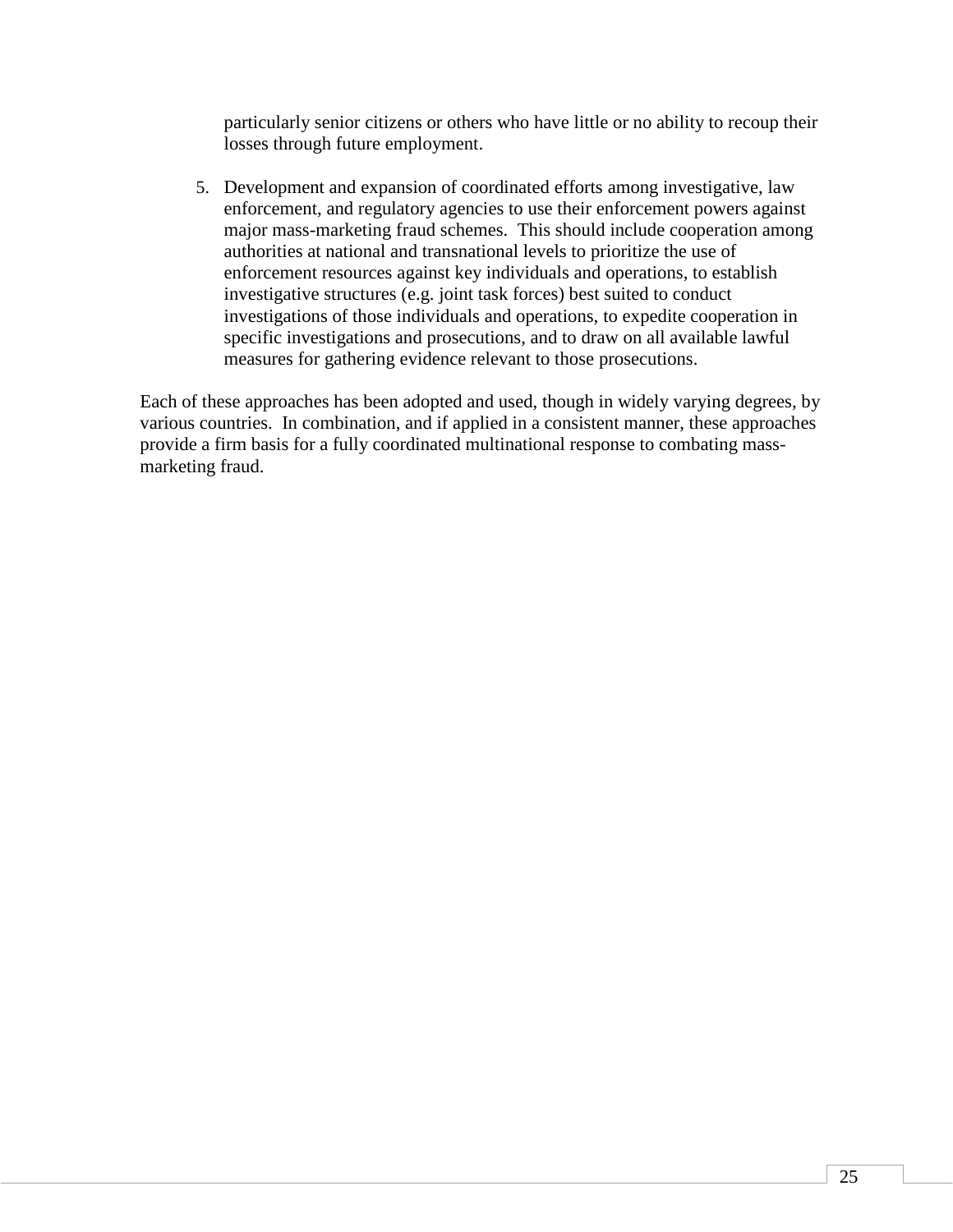# **Appendix**

#### **Principal Types of Mass-Marketing Fraud**

Mass-marketing fraud encompasses a broad range of fraudulent and deceptive schemes designed to separate people and businesses from their property, money, services, or information. Many perpetrators use generic, well-known fraud templates, simply recycling and updating schemes that have proven successful in the past, although individual schemes may vary in nature, execution, and targeted victim population. The most effective and lucrative scheme variations are often widely replicated, as criminals aim to capitalize on victims' delayed recognition of fraudulent solicitations. Versions of the following schemes are among the most-frequently reported to law enforcement and consumer protection agencies in Africa, Australia, Europe, and North America.

- *Acquisition and Advertisement Fraud Targeting Businesses*: Businesses remain popular targets for fraud schemes, as employees may be less vigilant or capable of detecting and protecting against threats to corporate funds, and the amounts of money involved in fraudulent business transactions may be larger than schemes involving individuals. Many perpetrators use the "assumed sale" technique, misleading businesses to believe that someone within the company authorized a purchase, demanding payment for fictitious debts, and using fraudulent invoices and payment slips as proof of service. Perpetrators may also pose as legitimate venders or companies' usual suppliers to solicit the sale of expensive or low-quality office products, advertisements in nonexistent or poorly-distributed business directories, and poorly-crafted web sites. Belgian and Dutch authorities have identified schemes involving the fraudulent sale of domain names, web addresses, and domain extensions at inflated prices.
- *Charity Schemes:* Perpetrators of charity fraud schemes exploit sympathetic causes, legitimate charities, holiday seasons, and humanitarian, environmental, and other disasters to solicit financial contributions. Instead of using donated funds for their stated charity or cause, however, perpetrators retain and use all or most of the money for personal enrichment and other improper purposes.
- *Counterfeit Check Fraud Schemes (Including Schemes Targeting Attorneys):* A variety of mass-marketing fraud schemes, including lottery schemes and online auction schemes, commonly use counterfeit checks or counterfeit money orders to enhance the perceived legitimacy of a transaction. Whether sent to a victims as a disbursement of lottery winnings or payment for a high-value item such as a car, the fraudsters always require that the recipient deposit the check or money order into his or her bank account, then transfer a portion of the face amount of the check or money order back to them. Several weeks later, the bank into which the check or money order was deposited informs the depositor that the financial instrument was counterfeit and holds the depositor liable for the full face value of the instrument.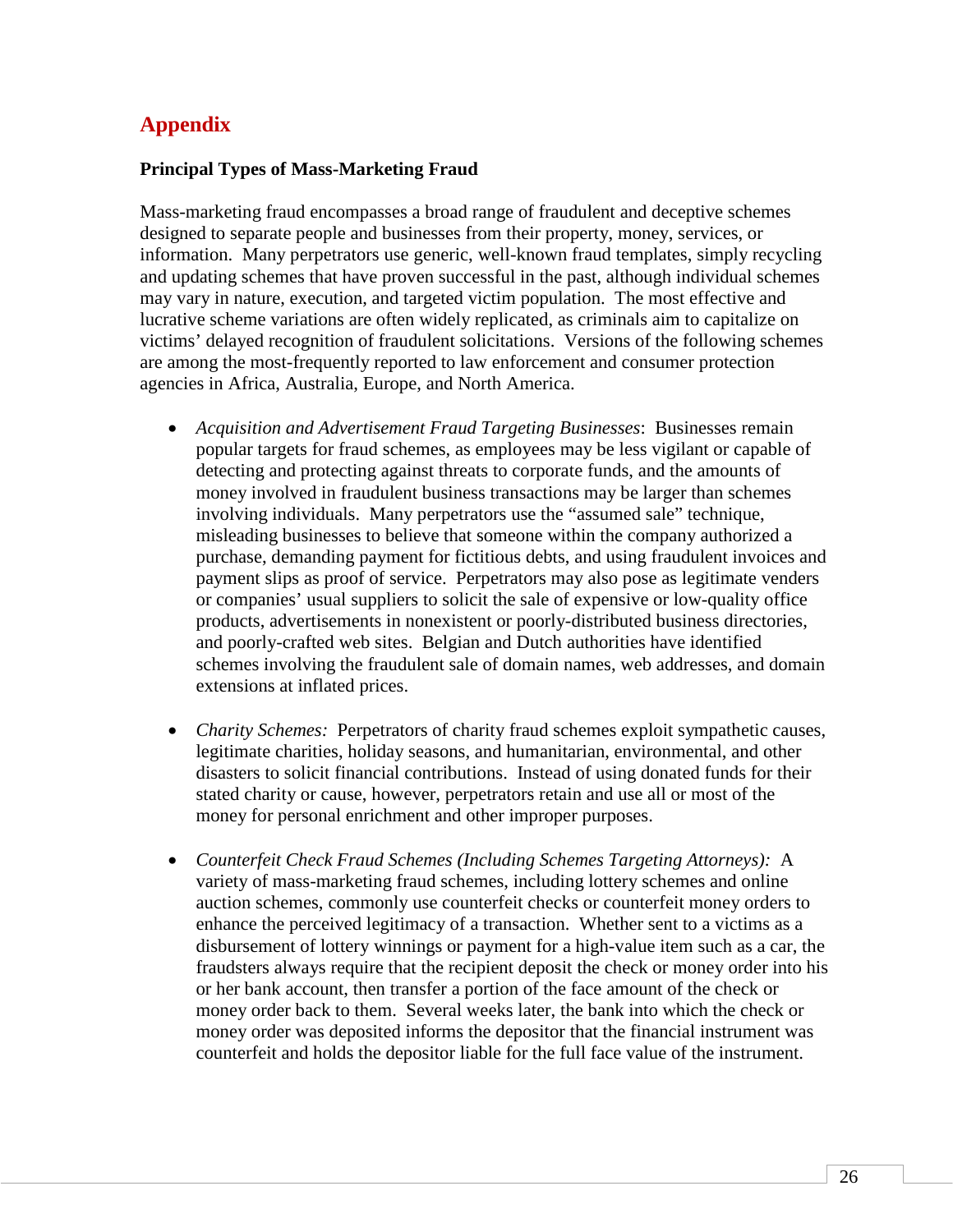Law enforcement has identified an emerging scheme in which perpetrators are targeting attorneys and law firms. Posing as representatives of foreign companies, the perpetrators request legal assistance to collect delinquent payments from vendors or customers. At the behest of the foreign companies, the targeted law firms pursue payment from the alleged debtors, receive checks payable to the law firms, and forward the balance of the payment, less the firms' fees, to the perpetrators. More recent variations of the scheme involve perpetrators posing as individuals seeking resolution of personal injury claims and wives requesting legal assistance to collect divorce settlements from their ex-husbands.

- *Emergency Assistance Schemes*: Perpetrators, posing as a family member or close friend, contact victims with requests for urgent financial assistance, claiming that a family member was arrested overseas and requires bail money or a friend had an accident and needs funds for emergency medical expenses.
- *Foreign Lottery and Sweepstakes Fraud:* Perpetrators of lottery, sweepstakes, and prize schemes target unwitting individuals with false promises of money or valuable items, provided that the victims first purchase certain products or make advance payments of fictitious fees and taxes. Perpetrators often use counterfeit financial instruments to enhance these schemes' appearance of credibility.
- *Investment Fraud:* Perpetrators of investment fraud schemes, including penny stock schemes, advance-fee recovery schemes, and high-yield investment programs (also known as "Ponzi" schemes), target victims with fraudulent promises of high returns in exchange for devoting investment funds to the purchase of securities, real estate, stakes in oil drilling ventures, coins, gems, and other commodities.
- *Merchandise Purchase / Product Misrepresentation Schemes:* Merchandise purchase fraud comprises a wide range of schemes that target consumers who purchase or attempt to purchase products or services via Internet auction sites, catalogs, mail order services, classified advertisements, and other media. Common schemes include perpetrators' failure to deliver purchased merchandise, delivery of purchased goods later than promised, delivery of worthless or significantly lessvaluable items than purchased, and misrepresentation of products' true conditions. While perpetrators can offer any item for sale, analysis of Canadian fraud complaints suggests that popular and trendy technologies such as iPhones, laptops, digital cameras, and video game consoles are among the most commonly advertised. Nigerian and US authorities have identified similar schemes involving the fraudulent sale of pets, magazines, office supplies, vacations and timeshares, health products, precious stones, and scrap metals. Some perpetrators send consumers and businesses bills for unordered products, demanding payment and threatening legal action to collect the fraudulent debt In another common scheme, perpetrators target users of legitimate online auction sites by offering losing bidders a second chance to purchase the desired products, provided that the buyers pay via wire transfer or other unsecure payment method.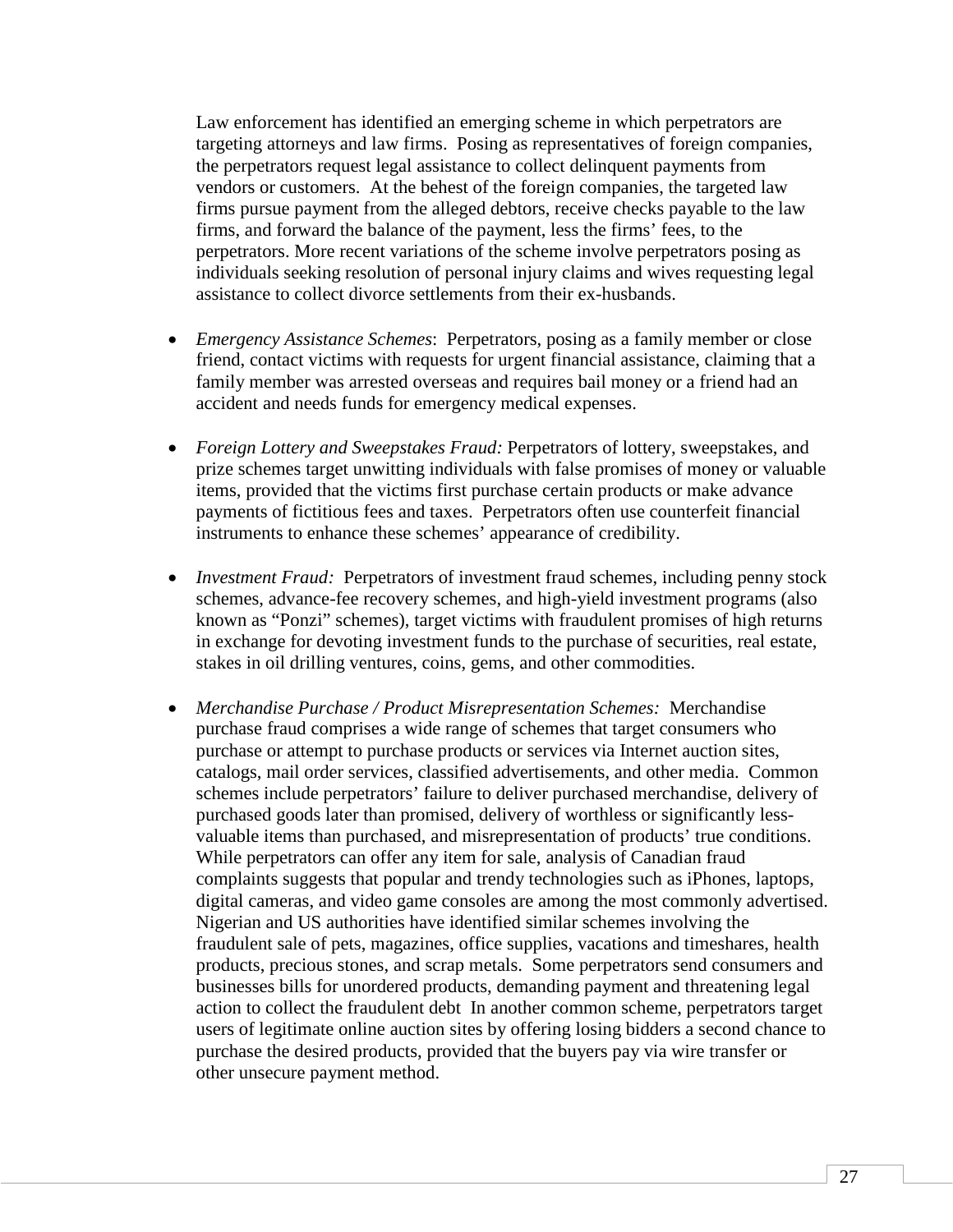- *Psychic/Clairvoyant Schemes:* Perpetrators of psychic/clairvoyant schemes contact victims with offers to make predictions of events that will change victims' lives, provided that the victims pay in advance. Perpetrators may entice victims with predictions of extreme good fortune and threaten bad luck should victims fail to comply with the demands for money.
- *Recovery Schemes:* Perpetrators of recovery schemes, often posing as lawyers, law enforcement officials, or government employees, target prior scam victims with offers to facilitate restitution pursuant to the advance payment of administrative and other fees.
- *Romance Schemes*: Perpetrators of romance schemes target users of Internet dating and social networking sites by feigning romantic interest, securing victims' trust and affection through regular intimate conversations and exchanges of gifts, and then exploiting the relationship to fraudulently obtain money and valuable merchandise. Romance scam victims have reported sending money to facilitate the purchase of travel documents and airline tickets, pay for medication and hospital bills, fund charitable works programs, and help perpetrators recover from personal financial difficulties. While all mass-marketing schemes take a psychological toll on victims, romance schemes often leave victims emotionally devastated.
- *Sale of Merchandise / Overpayment Schemes:* In "sale of merchandise" or overpayment schemes, perpetrators remit fraudulent payments, often in the form of a counterfeit or altered monetary instruments, to purchase high-value products or services such as cars, computers, or electronic goods. The monetary instruments are generally payable in amounts greater than the products' advertised prices, and perpetrators instruct the sellers to deposit or cash the checks and return the balance by wire transfer. Belgian authorities have noted that criminal exploitation of certain online automobile sales sites is so prevalent that sellers now receive almost only fraudulent offers, many of which use fake escrow services to enhance the legitimacy of the bid. Perpetrators of other "sale of merchandise" schemes use stolen credit cards to purchase high-value retail items; in many cases, the businesses ship the products before discovering that the credit cards are stolen.
- *Service Schemes:* Similar to product misrepresentation schemes, service schemes involve false or misleading promotions for services. Canadian and U.S. victims have reported fraudulent offers for local and long-distance telecommunication services; Internet services; health and medical services; energy services; automobile sales, insurance, and warranties; dating services; immigration and green card application services; and financial services, including debt management, credit protection, and credit repair programs.
- *Traditional West African Fraud Schemes:* Traditional West African fraud schemes, often termed "419" frauds after the section of the Nigerian criminal code pertaining to fraud, entice victims with promises of immediate and enormous wealth. Common West African fraud solicitations include *inheritance schemes*, in which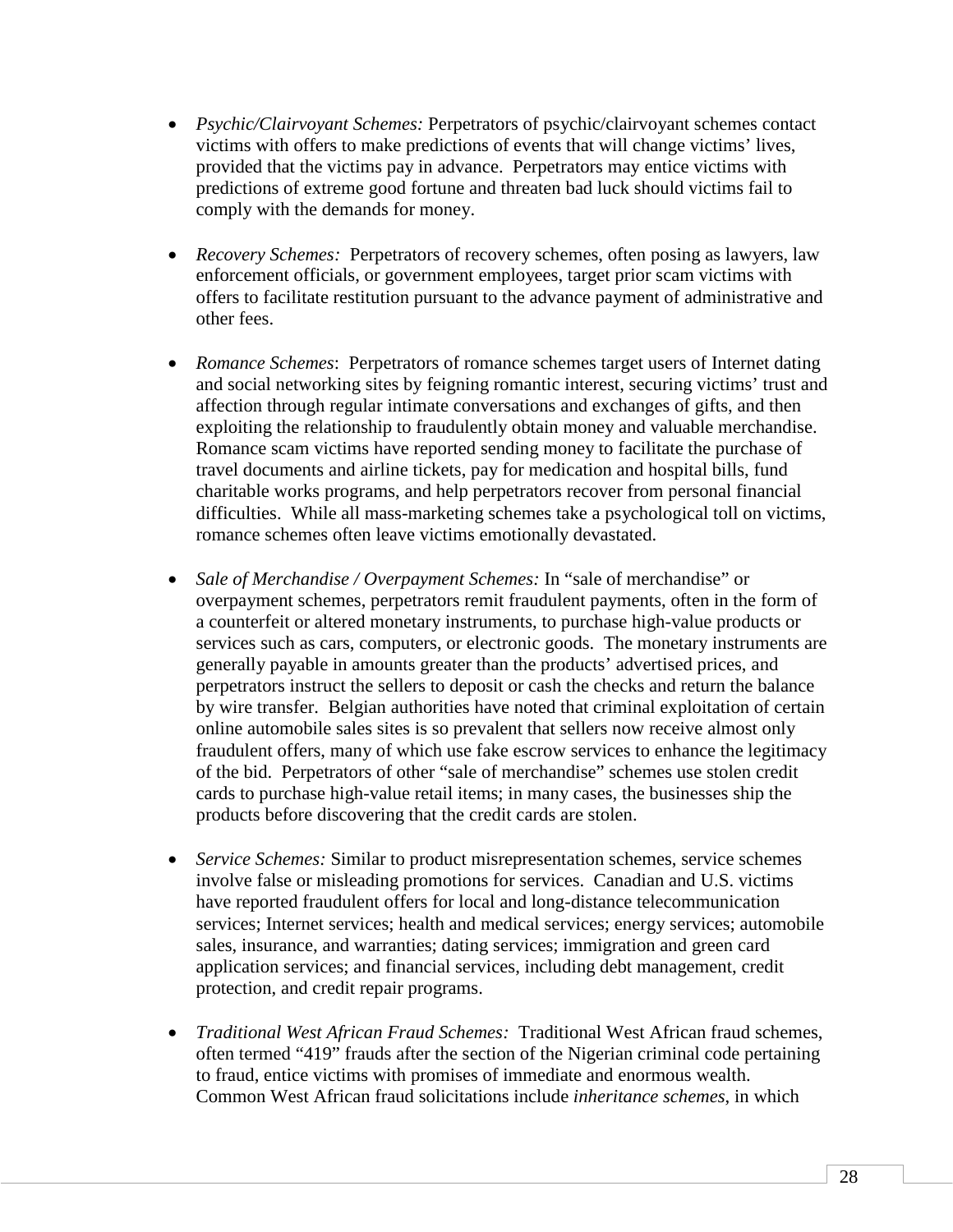perpetrators require victims to pay fictitious fees and taxes to claim the nonexistent estates of previously-unknown and now-deceased relatives, and *black-money schemes* that solicit victims to purchase special cleansers to remove dye from paper currency that has, for various reasons, been blackened and rendered unusable. Perpetrators of *funds transfer schemes* claim to need a victim's financial assistance to transfer or embezzle money, often millions of dollars, from a foreign country or company in exchange for a portion of the stolen funds.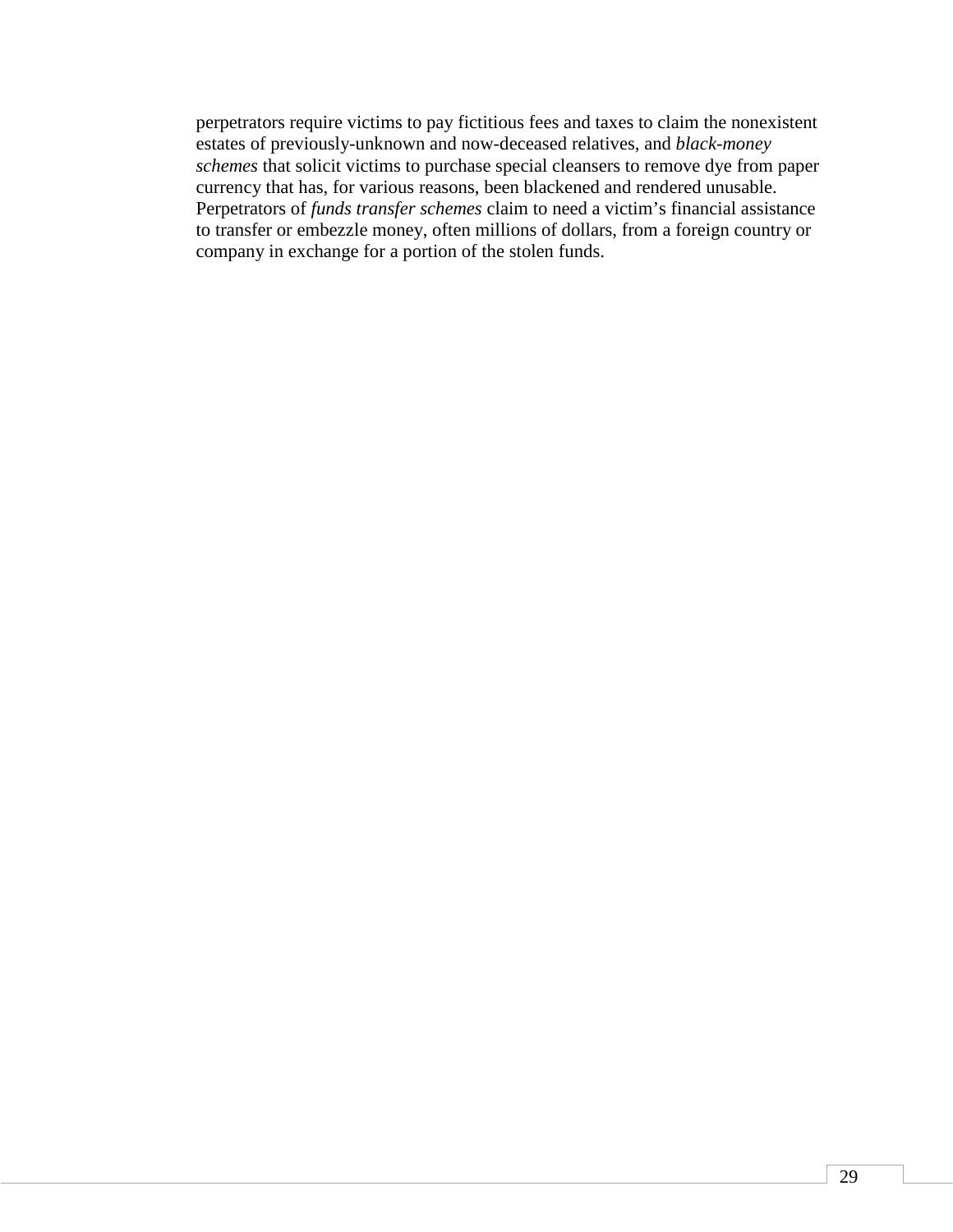### **End Notes**

 $\overline{a}$ 

<span id="page-31-0"></span>1 *See* U.S. Department of Justice Press Release (January 12, 2010) (sentencing of Ponzi scheme operator who used telephone, mail, investment seminars, and personal meetings with victims), *available at* [http://losangeles.fbi.gov/dojpressrel/pressrel10/la011210.htm.](http://losangeles.fbi.gov/dojpressrel/pressrel10/la011210.htm)

<span id="page-31-1"></span> $2 \text{ In Canada, victims may report fraud to the Canadian Anti-Fraud Call Centre ( managed by }$ the Ontario Provincial Police, the Royal Canadian Mounted Police, and the Competition Bureau Canada) and Reporting Economic Crime Online (which uses the acronym RECOL and is administered by the National White Collar Crime Centre of Canada). In the United States, victims may report fraud to the Federal Trade Commission's Consumer Sentinel and the Internet Crime Complaint Center, a partnership between the National White Collar Crime Center, the Federal Bureau of Investigation, and the Bureau of Justice Assistance. In the United Kingdom, the National Fraud Reporting Centre is slated to become operational in 2010. In Belgium, citizens may contact eCops, an online reporting center administered by the Ministry of Economy and the Federal Computer Crimes Unit, to report online crimes, including spam emails, in which they have not been victimized. Belgium anticipates that eCops will accept official complaints beginning in 2010 or 2011; however, current fraud victims must still contact local law enforcement agencies to file official complaints.

<span id="page-31-2"></span><sup>3</sup> *See* Competition Bureau Canada, *2007 Canadian Consumer Mass Marketing Fraud Surve*y (February 2008), *available at* [http://www.ic.gc.ca/eic/site/ic1.nsf/vwapj/Environics-](http://www.ic.gc.ca/eic/site/ic1.nsf/vwapj/Environics-Competition%20Bureau-MMF-FinalRReport-Feb2008.pdf/$file/Environics-Competition%20Bureau-MMF-FinalRReport-Feb2008.pdf)[Competition%20Bureau-MMF-FinalRReport-Feb2008.pdf/\\$file/Environics-](http://www.ic.gc.ca/eic/site/ic1.nsf/vwapj/Environics-Competition%20Bureau-MMF-FinalRReport-Feb2008.pdf/$file/Environics-Competition%20Bureau-MMF-FinalRReport-Feb2008.pdf)[Competition%20Bureau-MMF-FinalRReport-Feb2008.pdf.](http://www.ic.gc.ca/eic/site/ic1.nsf/vwapj/Environics-Competition%20Bureau-MMF-FinalRReport-Feb2008.pdf/$file/Environics-Competition%20Bureau-MMF-FinalRReport-Feb2008.pdf)

<span id="page-31-3"></span><sup>4</sup> Office of Fair Trading, *Research on impact of mass-marketed scams: A summary of research into the impact of scams on UNITED KINGDOM consumers* (December 2006), *available at* [http://www.oft.gov.UnitedKingdom/shared\\_oft/reports/](http://www.oft.gov.unitedkingdom/shared_oft/reports/) consumer\_protection/oft883.pdf.

<span id="page-31-4"></span><sup>5</sup> *See id*.

<span id="page-31-5"></span>6 *See* Australian Bureau of Statistics, Personal Fraud, 2007 (June 27, 2008), *available at* [http://www.abs.gov.au.](http://www.abs.gov.au/)

<span id="page-31-6"></span><sup>7</sup> *See* Federal Trade Commission, *Consumer Fraud in the United States: The Second FTC Survey* (October 2007), *available at* [http://www.ftc.gov/opa/2007/10/fraud.pdf.](http://www.ftc.gov/opa/2007/10/fraud.pdf)

<span id="page-31-7"></span><sup>8</sup> With respect to Australia, Australian Bureau of Statistics data show that as of June 30, 2007, the estimated resident population 15 years and older was 16,939,731. Australian Bureau of Statistics, Australian Demographic Statistics, December Quarter 2007 (June 24, 2008), *available at* [http://www.abs.gov.au.](http://www.abs.gov.au/) Using an estimated population of 230,173,211 U.S. adults, 5 percent of that population would be approximately 11,508,660. That latter total would be 14.279 times the size of the Australian population of 806,000 victims, and 25.4 times the 453,100 Australian victims who reported losses. Multiplying the total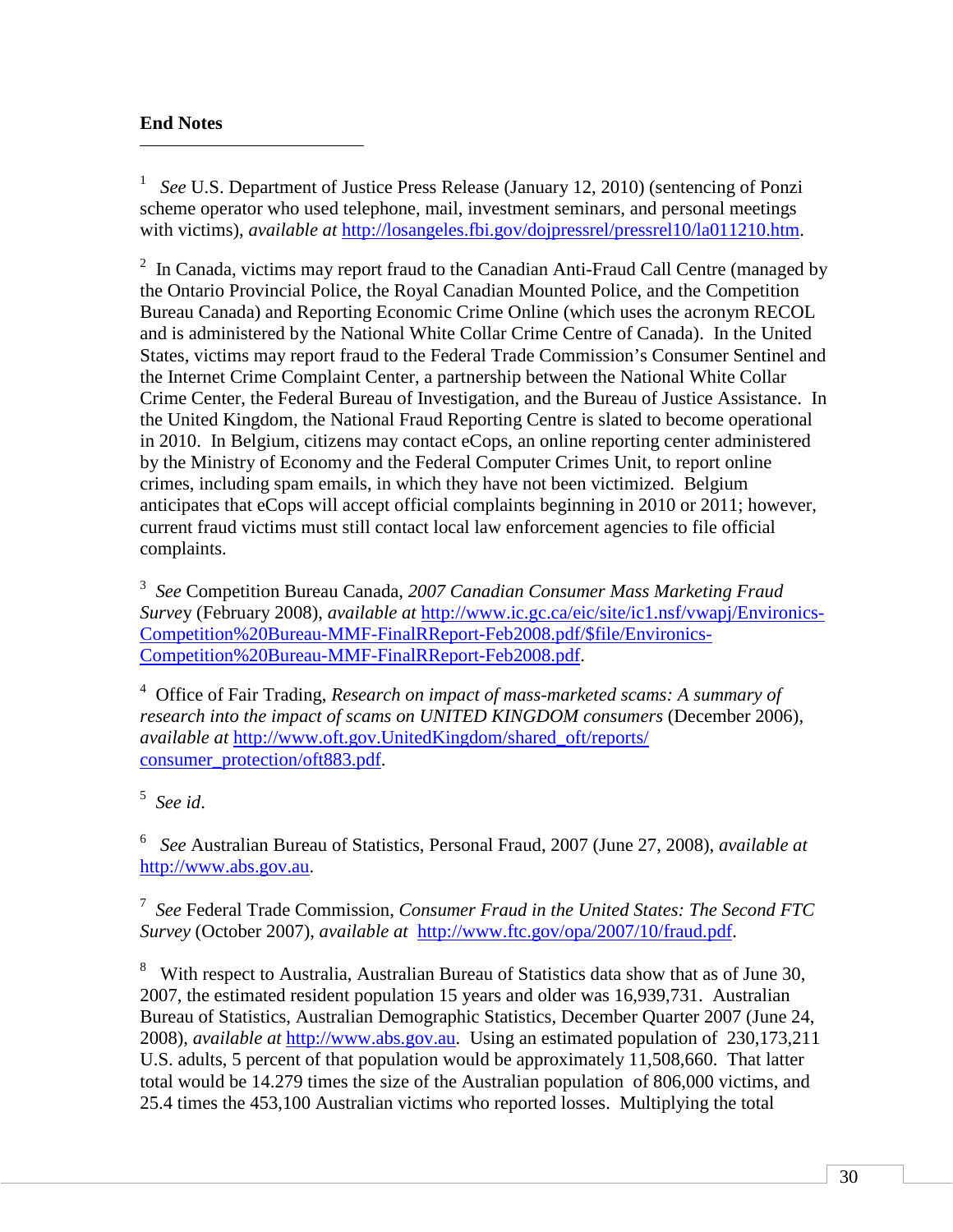Australian losses of AU \$977 million (U.S. \$905.7 million) by 25.4 equals US \$23.004 billion. With respect to the United Kingdom, 6.5 percent of the 2008 U.S. population would be 14,961,259. That total would be 4.675 times greater than the U.K. victim population. Multiplying £3.5 billion by 4.675 would equal £16.36 billion, or US \$24.65 billion.

 $\overline{a}$ 

<span id="page-32-0"></span>9 *See* Federal Trade Commission, Consumer Sentinel Network Data Book for January – December 2009 at 7 (February 2010), *available at* [http://www.ftc.gov/sentinel/](http://www.ftc.gov/sentinel/%20reports/sentinel-annual-reports/sentinel-cy2009.pdf)  [reports/sentinel-annual-reports/sentinel-cy2009.pdf.](http://www.ftc.gov/sentinel/%20reports/sentinel-annual-reports/sentinel-cy2009.pdf)

<span id="page-32-1"></span><sup>10</sup> *Id.* at 7 n.2. In contrast, 267 consumers in 2007 and 257 consumers in 2008, respectively, reported that they had lost \$1 million or more to consumer fraud. *Id*.

<span id="page-32-2"></span><sup>11</sup> *See* Canadian Anti-Fraud Centre, *Annual Statistic Report 2009: Mass-Marketing Fraud and ID Theft Activities*, *available at* [www.phonebusters.com/english/documents/](http://www.phonebusters.com/english/documents/%20AnnualStatisticalReport2009_001.pdf)  [AnnualStatisticalReport2009\\_001.pdf.](http://www.phonebusters.com/english/documents/%20AnnualStatisticalReport2009_001.pdf)

<span id="page-32-3"></span><sup>12</sup> *See* Australian Competition and Consumer Commission, *Targeting Scams: Report of the ACCC on Scam Activity 2009* (March 1, 2010), *available at* http://www.accc.gov.au/content/item.phtml?itemId=916075&nodeId=3742e183615bf4c0b1 38d4d1a165232d&fn=Targeting%20scams%202009.pdf

<span id="page-32-4"></span>13 *See* Competition Bureau Canada, *2007 Canadian Consumer Mass Marketing Fraud Surve*y (February 2008), *available at* [http://www.ic.gc.ca/eic/site/ic1.nsf/vwapj/Environics-](http://www.ic.gc.ca/eic/site/ic1.nsf/vwapj/Environics-Competition%20Bureau-MMF-FinalRReport-Feb2008.pdf/$file/Environics-Competition%20Bureau-MMF-FinalRReport-Feb2008.pdf)[Competition%20Bureau-MMF-FinalRReport-Feb2008.pdf/\\$file/Environics-](http://www.ic.gc.ca/eic/site/ic1.nsf/vwapj/Environics-Competition%20Bureau-MMF-FinalRReport-Feb2008.pdf/$file/Environics-Competition%20Bureau-MMF-FinalRReport-Feb2008.pdf)[Competition%20Bureau-MMF-FinalRReport-Feb2008.pdf.](http://www.ic.gc.ca/eic/site/ic1.nsf/vwapj/Environics-Competition%20Bureau-MMF-FinalRReport-Feb2008.pdf/$file/Environics-Competition%20Bureau-MMF-FinalRReport-Feb2008.pdf)

<span id="page-32-5"></span>14 *See Massive Taiwanese-led phone scam uncovered, 94 arrests*, Chiang Mai Mail, July 28 – August 3, 2009, *available at* [http://www.chiangmai-mail.com/336/.](http://www.chiangmai-mail.com/336/)

<span id="page-32-6"></span>15 *See* Curt Anderson, *AP: Ponzi collapses nearly quadrupled in '09*, Boston.com, December 28, 2009, *available at* [http://www.boston.com/business/articles/2009/12/28/](http://www.boston.com/business/articles/2009/12/28/%20ap_ponzi_collapses_more_than_tripled_in_09/)  [ap\\_ponzi\\_collapses\\_more\\_than\\_tripled\\_in\\_09/](http://www.boston.com/business/articles/2009/12/28/%20ap_ponzi_collapses_more_than_tripled_in_09/)

<span id="page-32-7"></span>16 *See* Associated Press, *50-Year Term for Minnesota Man in \$3.7 Billion Ponzi Fraud*, New York Times, April 8, 2010, *available at* [http://www.nytimes.com/2010/04/09/](http://www.nytimes.com/2010/04/09/%20business/09ponzi.html)  [business/09ponzi.html](http://www.nytimes.com/2010/04/09/%20business/09ponzi.html) .

<span id="page-32-8"></span>17 *See, e.g.,* Warren Richey, *How Scott Rothstein rode \$1.2 billion Ponzi scheme to wealth and power*, Christian Science Monitor, January 27, 2010, *available at*  [http://www.csmonitor.com/USA/2010/0127/How-Scott-Rothstein-rode-1.2-billion-Ponzi](http://www.csmonitor.com/USA/2010/0127/How-Scott-Rothstein-rode-1.2-billion-Ponzi-scheme-to-wealth-and-power)[scheme-to-wealth-and-power;](http://www.csmonitor.com/USA/2010/0127/How-Scott-Rothstein-rode-1.2-billion-Ponzi-scheme-to-wealth-and-power) U.S. Department of Justice, Press Release (April 15, 2009), *available at* [http://www.justice.gov/opa/pr/2009/April/09-crm-352.html.](http://www.justice.gov/opa/pr/2009/April/09-crm-352.html)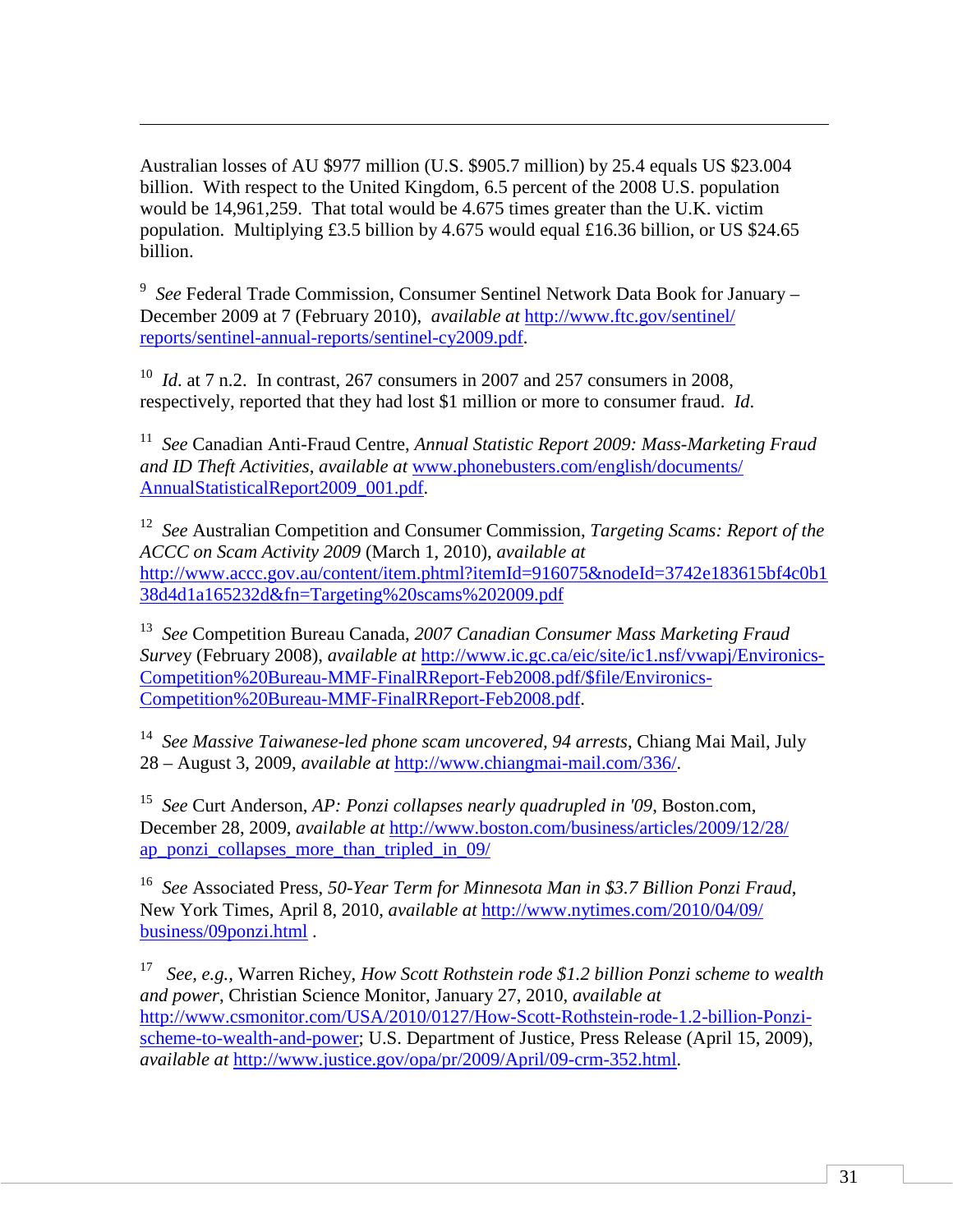<span id="page-33-0"></span>18 *See* Nick O'Malley, *Warrant issued over \$1.5b alleged fraud*, Sydney Morning Herald, November 5, 2009, *available at* [http://www.smh.com.au/national/warrant-issued-over-15b](http://www.smh.com.au/national/warrant-issued-over-15b-alleged-fraud-20091105-hybh.html)[alleged-fraud-20091105-hybh.html.](http://www.smh.com.au/national/warrant-issued-over-15b-alleged-fraud-20091105-hybh.html)

 $\overline{a}$ 

<span id="page-33-1"></span>19 *See* AARP Foundation, *Off the Hook: Reducing Participation in Telemarketing Fraud* (2003), *available at* [http://assets.aarp.org/rgcenter/consume/d17812\\_fraud.pdf.](http://assets.aarp.org/rgcenter/consume/d17812_fraud.pdf) In general, fraud losses tend to vary by scam type. For example, the United Kingdom and other countries have noted that one-time schemes such as prize draws, sweepstakes, and Internet auction fraud generally result in smaller loss amounts. In contrast, lotteries, investment frauds, and dating schemes, which are recurrent and sophisticated schemes that require victims to place long-term trust in perpetrators, accrue significant losses spanning multiple payments. Many countries, including Belgium, Canada, and the United States, have reported that complaints and investigations of Internet fraud schemes have risen in recent years.

<span id="page-33-2"></span>20 *See* Wesley Johnson, *Briton suffers 'romance fraud' kidnap ordeal*, Independent, January 12, 2010, *available at* [http://www.independent.co.uk/news/uk/crime/briton-suffers](http://www.independent.co.uk/news/uk/crime/briton-suffers-romance-fraud-kidnap-ordeal-1865551.html)[romance-fraud-kidnap-ordeal-1865551.html;](http://www.independent.co.uk/news/uk/crime/briton-suffers-romance-fraud-kidnap-ordeal-1865551.html) Dan Goodin, *Irish man rescued after falling for 419 scam*, The Register, November 1, 2007, *available at* [http://www.theregister.co.uk/](http://www.theregister.co.uk/%202007/11/01/419_victim_rescued/)  [2007/11/01/419\\_victim\\_rescued/.](http://www.theregister.co.uk/%202007/11/01/419_victim_rescued/)

<span id="page-33-3"></span>21 *See Seven in court for 419 scam kidnapping*, South Africa Dispatch, October 1, 2008, *available at* [http://www.dispatch.co.za/article.aspx?id=255017.](http://www.dispatch.co.za/article.aspx?id=255017)

<span id="page-33-4"></span><sup>22</sup> *See* Office of Fair Trading, *Research on impact of mass-marketed scams: A summary of research into the impact of scams on United Kingdom consumers* (December 2006), *available at* [http://www.oft.gov.UnitedKingdom/shared\\_oft/reports/](http://www.oft.gov.unitedkingdom/shared_oft/reports/) consumer\_protection/oft883.pdf.

<span id="page-33-5"></span><sup>23</sup> Certain mass-marketing fraudsters – most notably, Ponzi scheme operators – often conduct their schemes in the same jurisdictions as their intended victims, *See, e.g.,* Melissa Grace, *Set of identical twins busted in long-term \$2M investment scam*, New York Daily News, December 30, 2009, *available at* [http://www.nydailynews.com/money/2009/](http://www.nydailynews.com/money/2009/%2012/30/2009-12-30_twins_busted_in_2m_invest_scam.html)  [12/30/2009-12-30\\_twins\\_busted\\_in\\_2m\\_invest\\_scam.html;](http://www.nydailynews.com/money/2009/%2012/30/2009-12-30_twins_busted_in_2m_invest_scam.html) Justin McCurry, *Arrests made in what could be biggest investment scam in Japanese history*, Guardian, February 5, 2009, *available at* [http://www.guardian.co.United Kingdom/business/2009/feb/05/japan](http://www.guardian.co.uk/business/2009/feb/05/japan-kazutsugi-nami-ladies-gentlemen)[kazutsugi-nami-ladies-gentlemen.](http://www.guardian.co.uk/business/2009/feb/05/japan-kazutsugi-nami-ladies-gentlemen)

<span id="page-33-6"></span>24 *See 9 Cameroonians arrested for fraud*, Shenzhen Daily, March 19, 2010, *available at* [http://szdaily.sznews.com/html/2009-03/19/content\\_554261.htm.](http://szdaily.sznews.com/html/2009-03/19/content_554261.htm) The growth of massmarketing fraud groups in other African countries may be due, in part, to enhanced enforcement efforts within Nigeria in the last decade. During that period, Nigerian law enforcement and postal authorities collaborated with foreign police and customs agencies to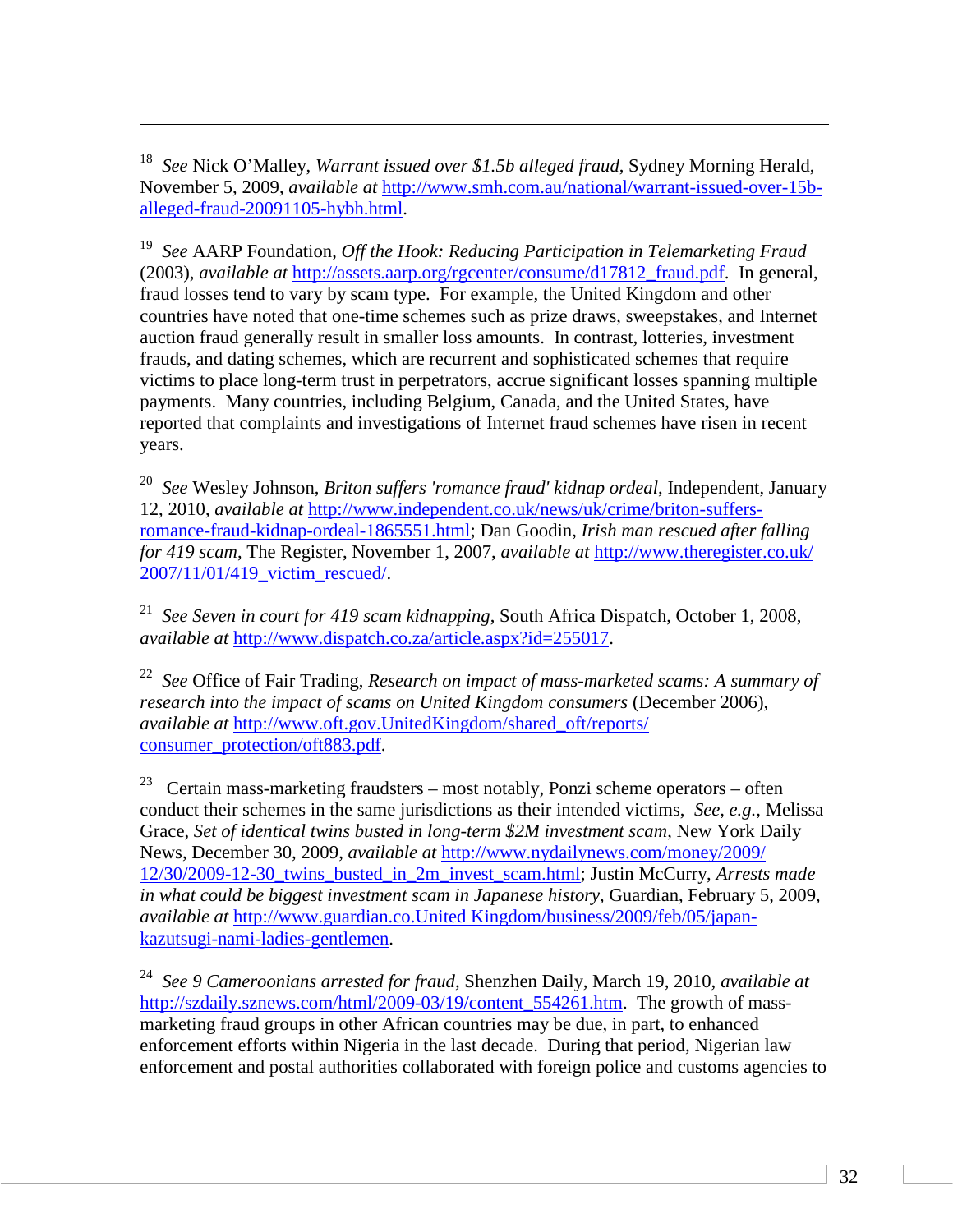$\overline{a}$ disrupt fraudulent mass-marketing operations, arrest their leaders, and seize illegallyobtained assets and funds.

<span id="page-34-0"></span>25 *See* Jon Fernquest, *Arrests in transnational fraud* case, Bangkok Post, November 9, 2009, *available at* [http://www.readbangkokpost.com/easybusinessnews/](http://www.readbangkokpost.com/easybusinessnews/%20arrests_in_transnational_fraud.php)  arrests in transnational fraud.php.

<span id="page-34-1"></span>26 *See, e.g*., Linda Smith, *Scams cost us dearly*, Hobart Mercury, April 5, 2010, *available at* [http://www.themercury.com.au/article/2010/04/05/137991\\_tasmania-news.html](http://www.themercury.com.au/article/2010/04/05/137991_tasmania-news.html)

<span id="page-34-2"></span>27 *See Gold Coast woman recovers money from Nigerian fraud*, ABC News, March 29, 2010, *available at* [http://www.abc.net.au/news/stories/2010/03/29/2859393.htm.](http://www.abc.net.au/news/stories/2010/03/29/2859393.htm)

<span id="page-34-3"></span>28 For more information, see "Jamaican Gangsters Killed over Lottery Scam," *The Jamaica Observer*, October 2006, *available at* [www.crimes-of-persuasion.com/](http://www.crimes-of-persuasion.com/) Crimes/Telemarketing/Outbound/Major/jamaican-lottery-scam.htm, Adrian Frater, "Montego Bay Scam Investigation in US," *The Jamaica Gleaner*, 25 November 2007, *available at* www.jamaica-gleaner.com/gleaner/20071125/news/news1.html, and Noel Thompson, "Lottery Scam Causing Many of Montego Bay's Murders," *The Jamaica Gleaner*, 9 March 2009, *available at* [www.jamaica-gleaner.com/gleaner/](http://www.jamaica-gleaner.com/gleaner/) 20090309/news/news2.html.

<span id="page-34-4"></span>29 *See* U.S. Department of Justice, Press Release, *Eleven Arrested in Israel on US Charges for Phony "Lottery Prize" Scheme that Targeted Elderly Victims in US* (21 July 2009), *available at* [http://newyork.fbi.gov/dojpressrel/p](http://newyork.fbi.gov/dojpressrel/)ressrel09/nyfo072109.htm, and U.S. Department of Justice, Press Release, *Israel-Based Defendants Indicted and Arrested in Lottery Telemarketing Fraud Targeting US Citizens* (26 September 2008), *available at* [http://newyork.fbi.gov/dojpressrel/pressrel08/lottery092608.htm.](http://newyork.fbi.gov/dojpressrel/pressrel08/lottery092608.htm)

<span id="page-34-5"></span><sup>30</sup> *See* U.S. Federal Trade Commission, *Consumer Sentinel Network Data Book for January –December 2009* (February 2010), *available at* www.ftc.gov/sentinel/reports/sentinelannual-reports/sentinel-cy2009.pdf, and Canadian Anti-Fraud Centre, *Annual Statistic Report 2009: Mass-Marketing Fraud and ID Theft Activities*, *available at* www.phonebusters.com/english/documents/AnnualStatisticalReport2009\_001.pdf.

<span id="page-34-6"></span><sup>31</sup> Australian Competition and Consumer Commission, *Targeting Scams: Report of the ACCC on Scam Activity 2009* (March 1, 2010), *available at* <http://www.accc.gov.au/> content/item.phtml?itemId=916075&nodeId=3742e183615bf4c0b138d4d1a165232d&fn=T argeting%20scams%202009.pdf.

<span id="page-34-7"></span><sup>32</sup> Canadian Anti-Fraud Centre, *Annual Statistic Report 2009: Mass-Marketing Fraud and ID Theft Activities*, *available at* [www.phonebusters.com/english/documents/](http://www.phonebusters.com/english/documents/) AnnualStatisticalReport2009\_001.pdf.